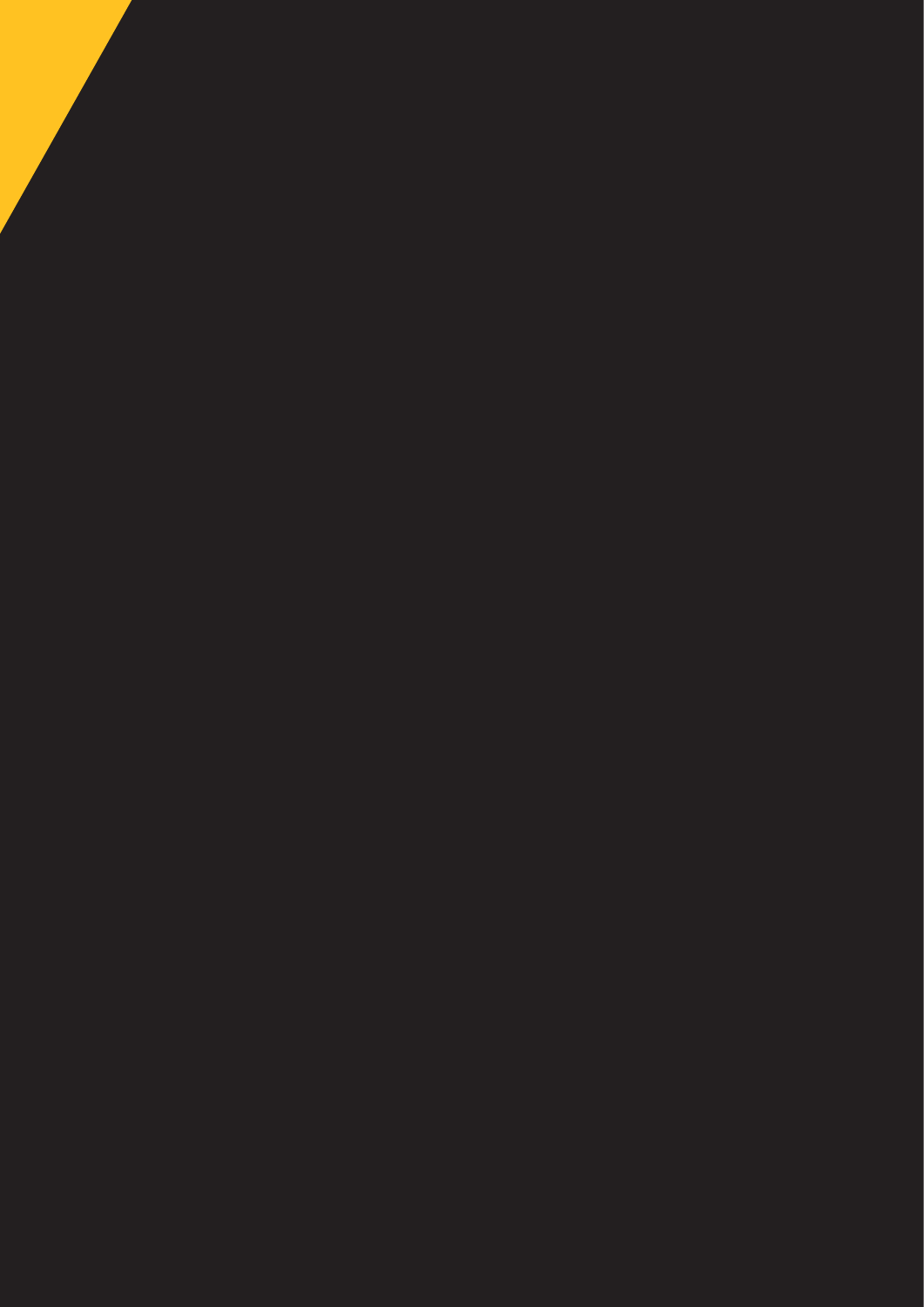# **Contents**

|                 | <b>General Disclosures</b>                                                  | 2                |
|-----------------|-----------------------------------------------------------------------------|------------------|
|                 | <b>Income Statement</b>                                                     | 4                |
|                 | <b>Statement of Comprehensive Income</b>                                    | 5                |
|                 | <b>Statement of Changes in Equity</b>                                       | 6                |
|                 | <b>Balance Sheet</b>                                                        | 7                |
|                 | <b>Condensed Cash Flow Statement</b>                                        | 8                |
|                 | <b>Notes to the Financial Statements</b>                                    |                  |
| 1               | Statement of Accounting Policies                                            | 9                |
| $\overline{2}$  | Other Income                                                                | 9                |
| 3               | Taxation                                                                    | 9                |
| $\overline{4}$  | Qualifying Liquid Assets                                                    | 10               |
| 5               | Financial Assets Pledged as Collateral                                      | 1 <sub>O</sub>   |
| 6               | Advances to Customers                                                       | 10               |
| 7               | Asset Quality and Provisions for Impairment Losses                          | 11               |
| 8               | Deposits and Other Public Borrowings                                        | 11               |
| 9               | Debt Issues                                                                 | 12               |
| 10 <sup>°</sup> | <b>Contingent Liabilities</b>                                               | 12 <sup>°</sup>  |
| 11              | Related Party Transactions and Balances                                     | 13               |
| 12              | Concentration of Credit Exposures to Individual Counterparties              | 13               |
| 13              | Fair Value of Financial Instruments                                         | 14               |
| 14              | Capital Adequacy                                                            | 16 <sup>16</sup> |
| 15              | Insurance Business, Marketing and Distribution of Insurance Products        | 18               |
| 16              | Changes in the Composition of the Banking Group during the Reporting Period | 18               |
| 17              | Financial Reporting by Operating Segments                                   | 18               |
| 18              | Events after the Reporting Period                                           | 19               |
|                 | Directors' Statement                                                        | 20               |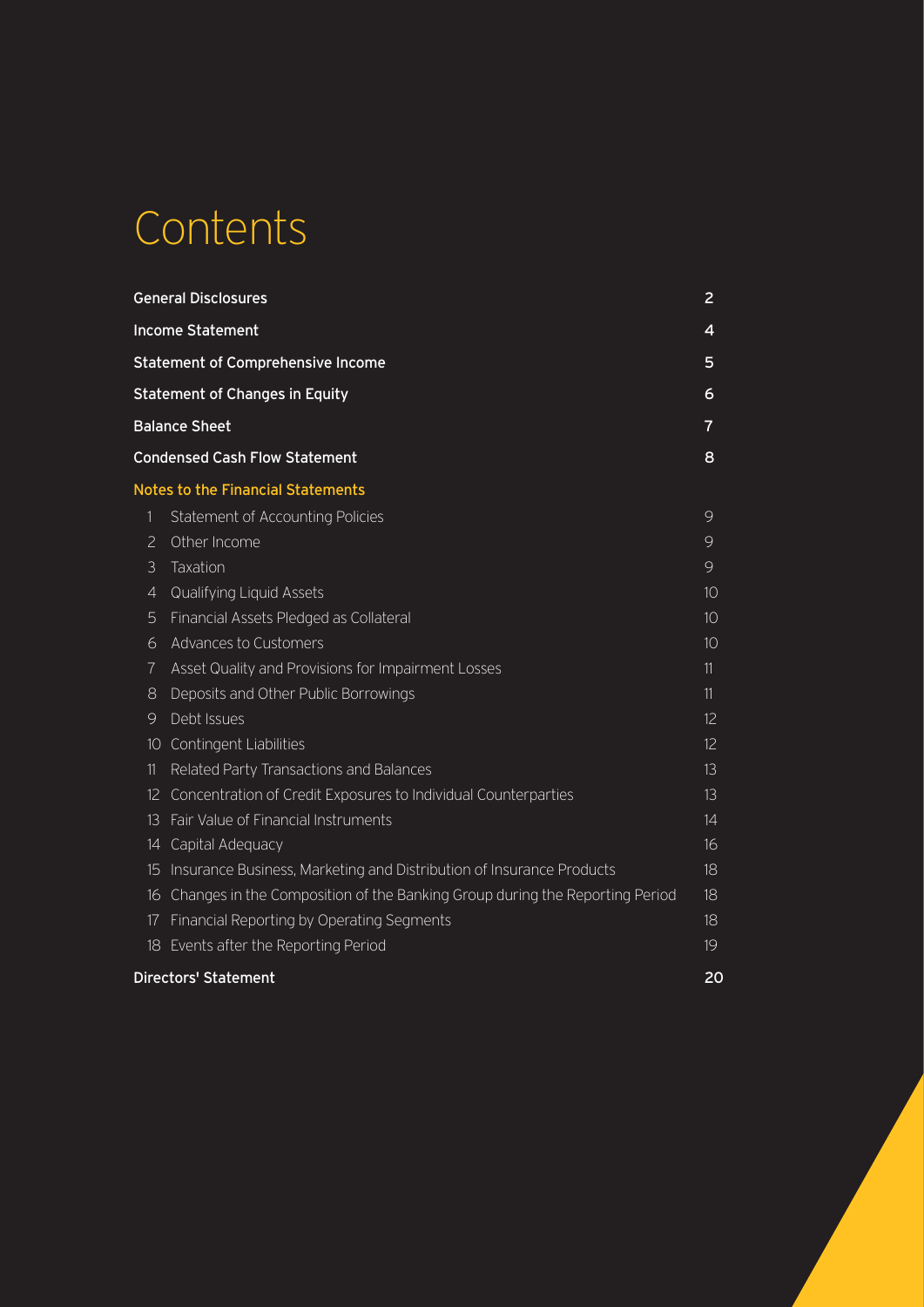# General Disclosures

#### (To be read in conjunction with the Financial Statements)

#### **30 September 2014**

This Disclosure Statement has been issued by ASB Bank Limited (the "Bank") in accordance with the Registered Bank Disclosure Statements (New Zealand Incorporated Registered Banks) Order 2014 (as amended) ("the Order").

#### **Corporate Information**

The Bank is a company incorporated under the Companies Act 1955 on 16 August 1988. The registered office of the Bank is Level 2, ASB North Wharf, 12 Jellicoe Street, Auckland Central, Auckland 1010, New Zealand. The Bank was re-registered under the Companies Act 1993 on 30 June 1995.

The "Banking Group" consists of the Bank and its controlled entities.

#### **Ultimate Parent Bank**

The ultimate parent bank of the Bank is the Commonwealth Bank of Australia ("CBA"), its registered office being Ground Floor, Tower 1, 201 Sussex Street, Sydney, NSW, Australia.

#### **Directors**

R.D. Jesudason resigned as a director of the Bank with effect from 31 October 2014.

There have been no other changes to the Board of Directors since the signing of the 30 June 2014 Disclosure Statement.

#### **Credit Ratings**

As at the date of the signing of this Disclosure Statement, the following long term ratings were assigned to the Bank by these rating agencies:

| <b>Rating Agency</b>                              | <b>Current Long Term Credit Rating</b> |
|---------------------------------------------------|----------------------------------------|
| Moody's Investors Service Pty Limited ("Moody's") | Aa3                                    |
| Standard & Poor's (Australia) Pty Limited ("S&P") | AA-                                    |
| Fitch Australia Pty Limited ("Fitch Ratings")     | AA-                                    |

The table below provides a description of the steps in the rating scales used by the different rating agencies.

| <b>Long Term Credit Rating Definitions</b>                              | Moody's <sup>(a)</sup> | S&P <sup>(b)</sup> | <b>Fitch Ratings<sup>(c)</sup></b> |
|-------------------------------------------------------------------------|------------------------|--------------------|------------------------------------|
| Highest quality/extremely strong capacity to pay interest and principal | Aaa                    | AAA                | AAA                                |
| High quality/very strong                                                | Aa                     | AA                 | AA                                 |
| Upper medium grade/strong                                               | A                      | A                  | A                                  |
| Medium grade (lowest investment grade)/adequate                         | Baa                    | <b>BBB</b>         | <b>BBB</b>                         |
| Predominantly speculative/less near term vulnerability to default       | Ba                     | <b>BB</b>          | <b>BB</b>                          |
| Speculative, low grade/greater vulnerability                            | B                      | B                  | B                                  |
| Poor to default/identifiable vulnerability                              | Caa                    | CCC                | CCC.                               |
| Highest speculations                                                    | Ca                     | CC.                | CC                                 |
| Lowest quality, no interest                                             |                        | C                  |                                    |
| In payment default, in arrears - questionable value                     |                        | D                  | RD & D                             |

(a) Moody's applies numeric modifiers 1, 2, and 3 to each generic rating category from Aaa to Caa, indicating that the counterparty is (1) in the higher end of its letter rating category, (2) in the mid-range and (3) in the lower end.

(b) S&P applies plus (+) or minus (-) signs to ratings from 'AA' to 'CCC' to indicate relative standing within the major rating categories.

(c) Fitch Ratings applies plus (+) or minus (-) signs to ratings from 'AA' to 'B' to indicate relative standing within the major rating categories.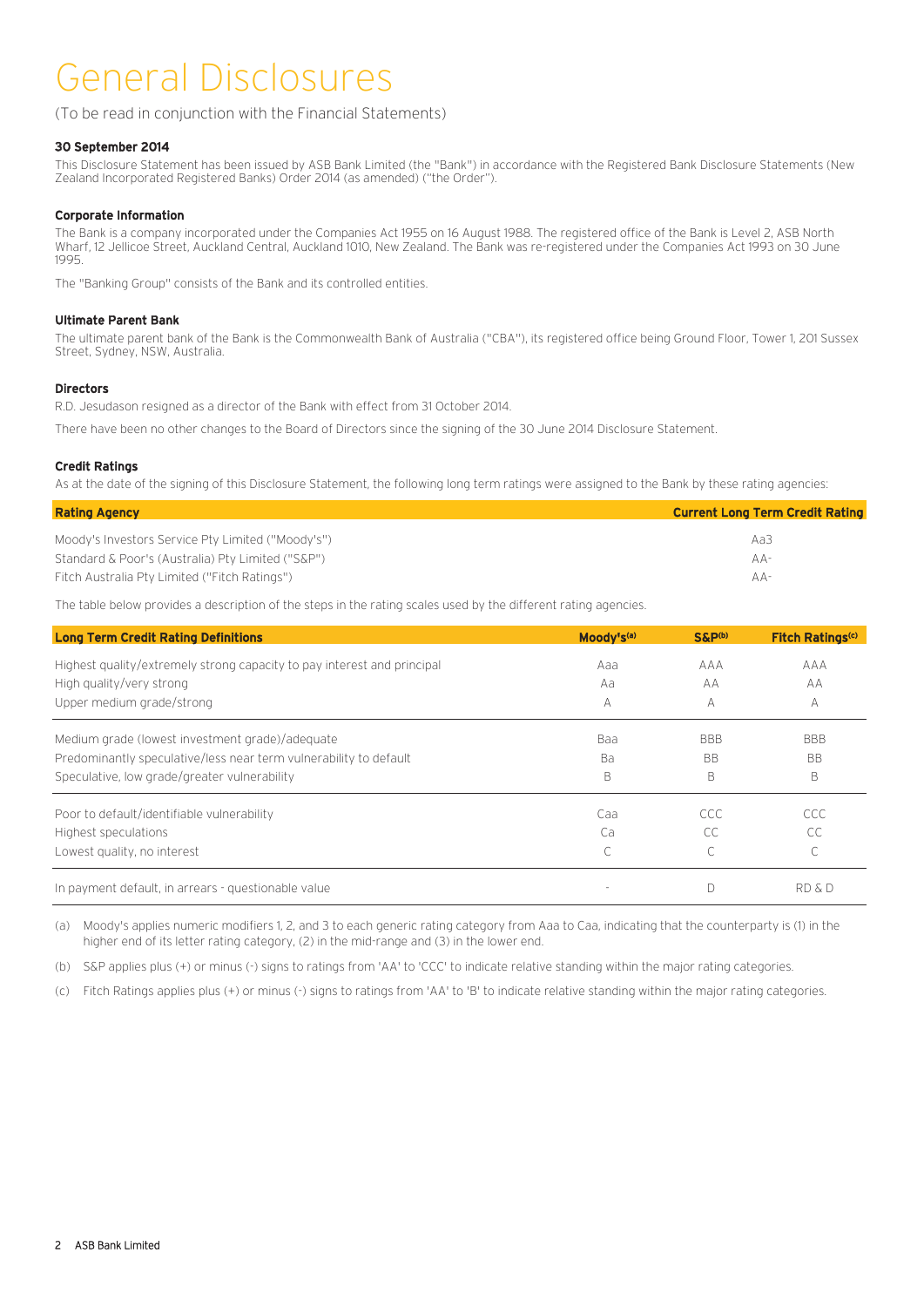# General Disclosures (continued)

(To be read in conjunction with the Financial Statements)

#### **Guarantee Arrangements**

On 11 August 2011, the ASB Covered Bond Trust (the "Covered Bond Trust") was established to acquire and hold certain residential mortgage loans ("Mortgage Loans") originated by the Bank. ASB Covered Bond Trustee Limited (the "Covered Bond Guarantor"), solely in its capacity as trustee of the Covered Bond Trust provides guarantees over certain debt securities ("Covered Bonds") issued by the Bank or its subsidiary ASB Finance Limited, acting through its London Branch.

The Covered Bond Guarantor has guaranteed payments of interest and principal under the Covered Bonds pursuant to a guarantee which is secured over the Mortgage Loans, related security and other assets of the Covered Bond Trust. The amount of the guarantee is limited to the assets of the Covered Bond Trust. There are no material conditions applicable to the guarantee other than non-performance. There are no material legislative or regulatory restrictions in New Zealand which would have the effect of subordinating the claims under the guarantee of any creditors of the Bank on the assets of the Covered Bond Guarantor, to other claims on the Covered Bond Guarantor, in a winding up of the Covered Bond Guarantor.

Covered bonds (including accrued interest) of \$2.418 billion were guaranteed as at 30 September 2014. The Covered Bond Guarantor's address for service is Level 35, Vero Centre, 48 Shortland Street, Auckland, New Zealand. The Covered Bond Guarantor is not a member of the Banking Group and has no credit ratings applicable to its long term senior unsecured obligations payable in New Zealand dollars. As at 30 September 2014, the Covered Bonds issued have been assigned a long term rating of 'AAA' by Fitch Ratings and 'Aaa' by Moody's. Further information about this guarantee arrangement is included in the Bank's disclosure statement for the year ended 30 June 2014, a copy of which is available, free of charge, at the internet address www.asb.co.nz. A printed copy will also be made available, free of charge, upon request.

As at the signing date of this Disclosure Statement, other material obligations of the Bank are not guaranteed.

#### **Pending Proceedings or Arbitration**

The Bank is a party to the legal proceedings described in note 3. If the provision described in that note is inadequate, those proceedings may have a material adverse effect on the financial performance of the Bank for the relevant financial year.

Except as stated above, the Banking Group is not a party to any other pending legal proceedings or arbitration that may have a material adverse effect on the Bank or the Banking Group.

#### **Conditions of Registration**

Since 30 June 2014 the Conditions of Registration have been twice amended by the Reserve Bank of New Zealand ("RBNZ") with effect from 1 July 2014 and 1 October 2014 respectively. These minor amendments were made to refer to revised versions of various RBNZ documents and to update certain definitions to refer to the Financial Markets Conduct Act 2013.

#### **Auditor**

PricewaterhouseCoopers is the appointed auditor of the Banking Group. The auditor's address is PwC Tower, 188 Quay Street, Auckland 1010, New Zealand.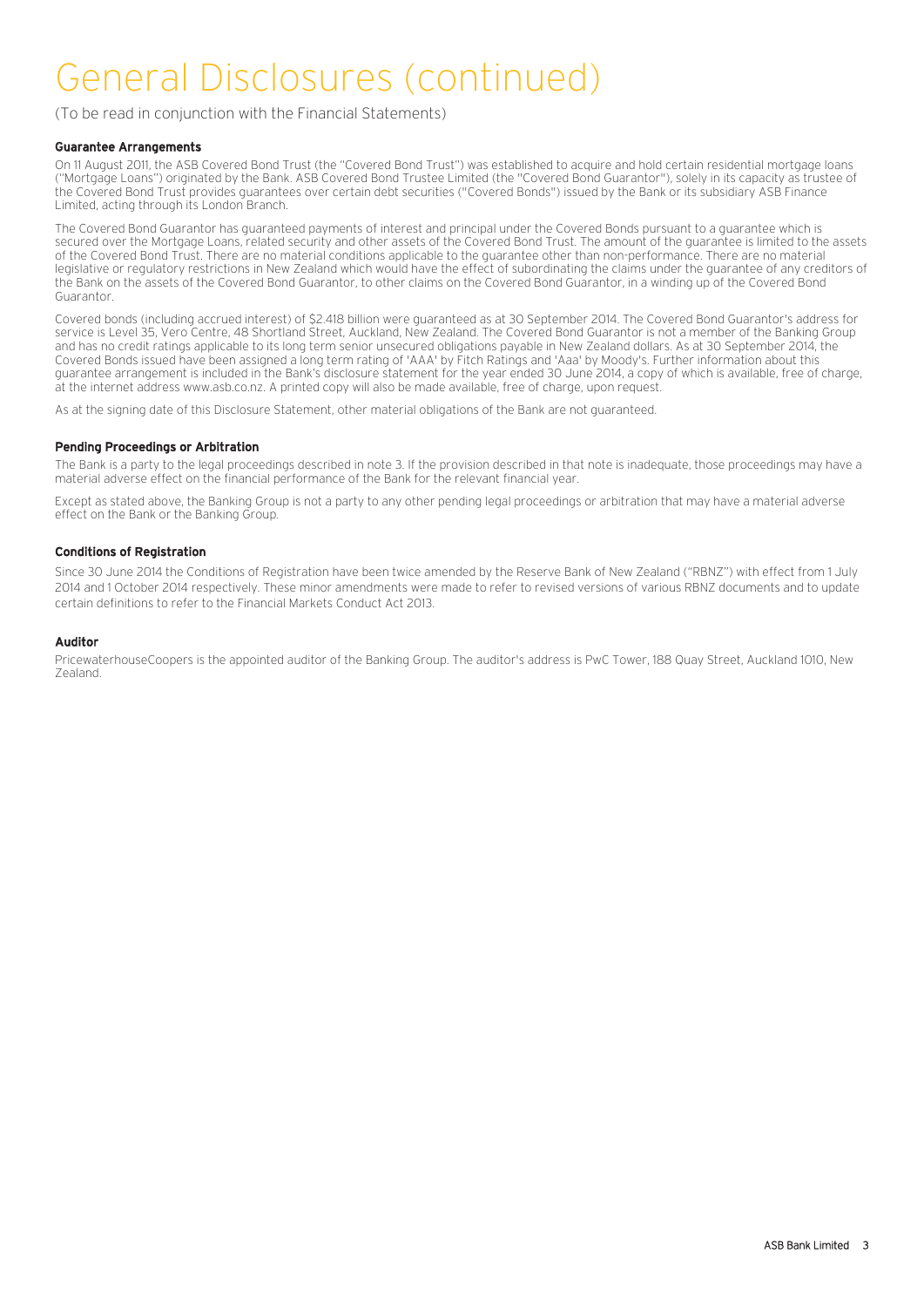# Income Statement

| \$ millions                                    |                | <b>Banking Group</b> |           |
|------------------------------------------------|----------------|----------------------|-----------|
|                                                |                | <b>Unaudited</b>     | Unaudited |
| For the three months ended                     | <b>Note</b>    | 30-Sep-14            | 30-Sep-13 |
|                                                |                |                      |           |
| Interest income                                |                | 1,002                | 886       |
| Interest expense                               |                | 582                  | 506       |
| Net interest earnings                          |                | 420                  | 380       |
| Other income                                   | $\overline{c}$ | 102                  | 105       |
| <b>Total operating income</b>                  |                | 522                  | 485       |
| Impairment losses on advances                  | 7(b)           | 16                   | 11        |
| Total operating income after impairment losses |                | 506                  | 474       |
| <b>Total operating expenses</b>                |                | 196                  | 191       |
| Salaries and other staff expenses              |                | 119                  | 114       |
| Building occupancy and equipment expenses      |                | 32                   | 34        |
| Information technology expenses                |                | 21                   | 20        |
| Other expenses                                 |                | 24                   | 23        |
| Net profit before taxation                     |                | 310                  | 283       |
| Taxation                                       |                | 87                   | 79        |
| Net profit after taxation                      |                | 223                  | 204       |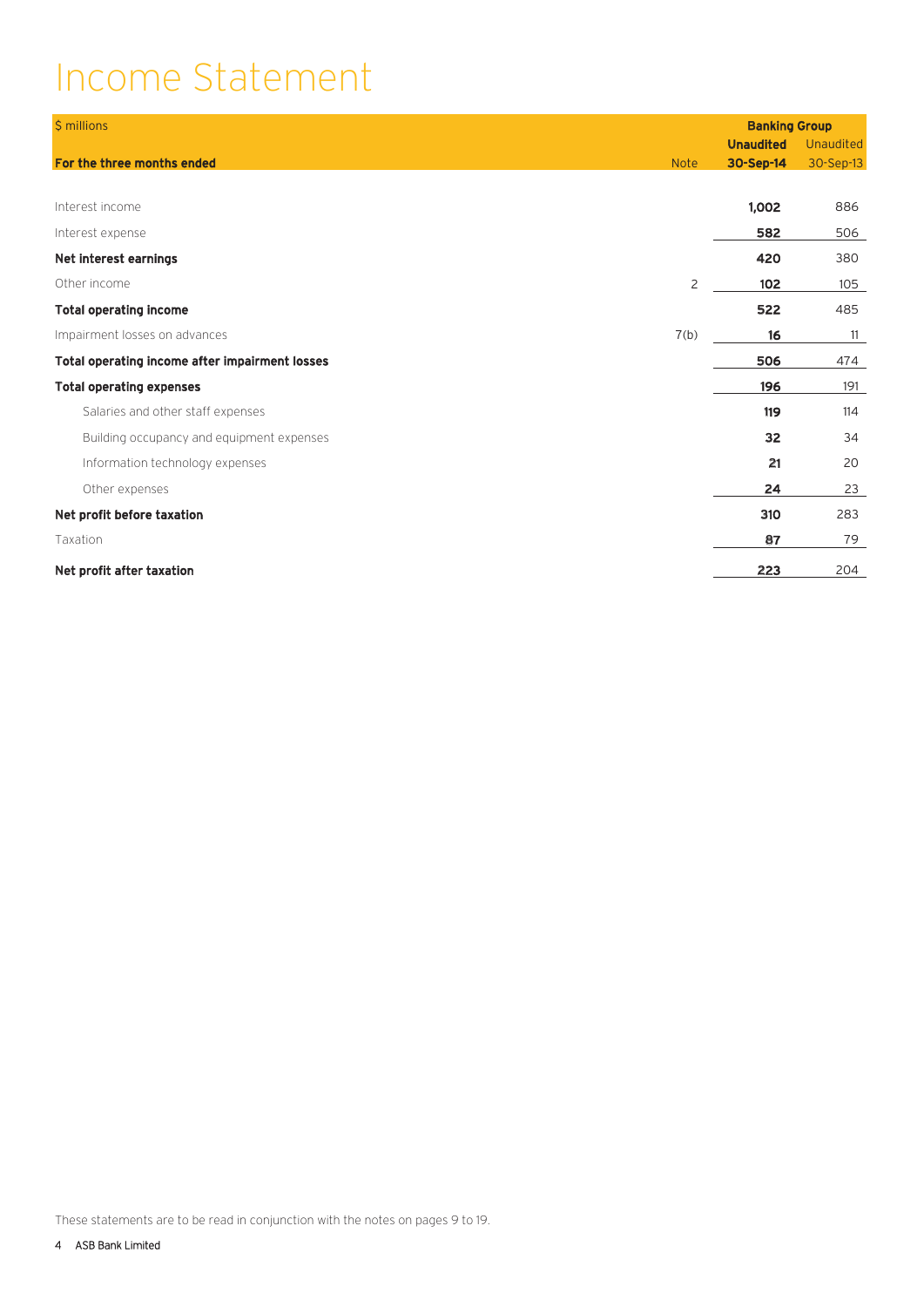# Statement of Comprehensive Income

| \$ millions                                                          | <b>Banking Group</b> |           |
|----------------------------------------------------------------------|----------------------|-----------|
|                                                                      | <b>Unaudited</b>     | Unaudited |
| For the three months ended                                           | 30-Sep-14            | 30-Sep-13 |
|                                                                      |                      |           |
| Net profit after taxation                                            | 223                  | 204       |
|                                                                      |                      |           |
| Other comprehensive income/(expense), net of taxation                |                      |           |
| Items that will not be reclassified to the Income Statement:         |                      |           |
| Net change in asset revaluation reserve                              | ٠                    |           |
|                                                                      |                      |           |
| Items that may be reclassified subsequently to the Income Statement: |                      |           |
| Net change in available-for-sale reserve                             |                      | (1)       |
| Net change in cash flow hedge reserve                                | (9)                  | (3)       |
|                                                                      | (9)                  | (4)       |
| Total other comprehensive expense, net of taxation                   | (9)                  | (3)       |
| <b>Total comprehensive income</b>                                    | 214                  | 201       |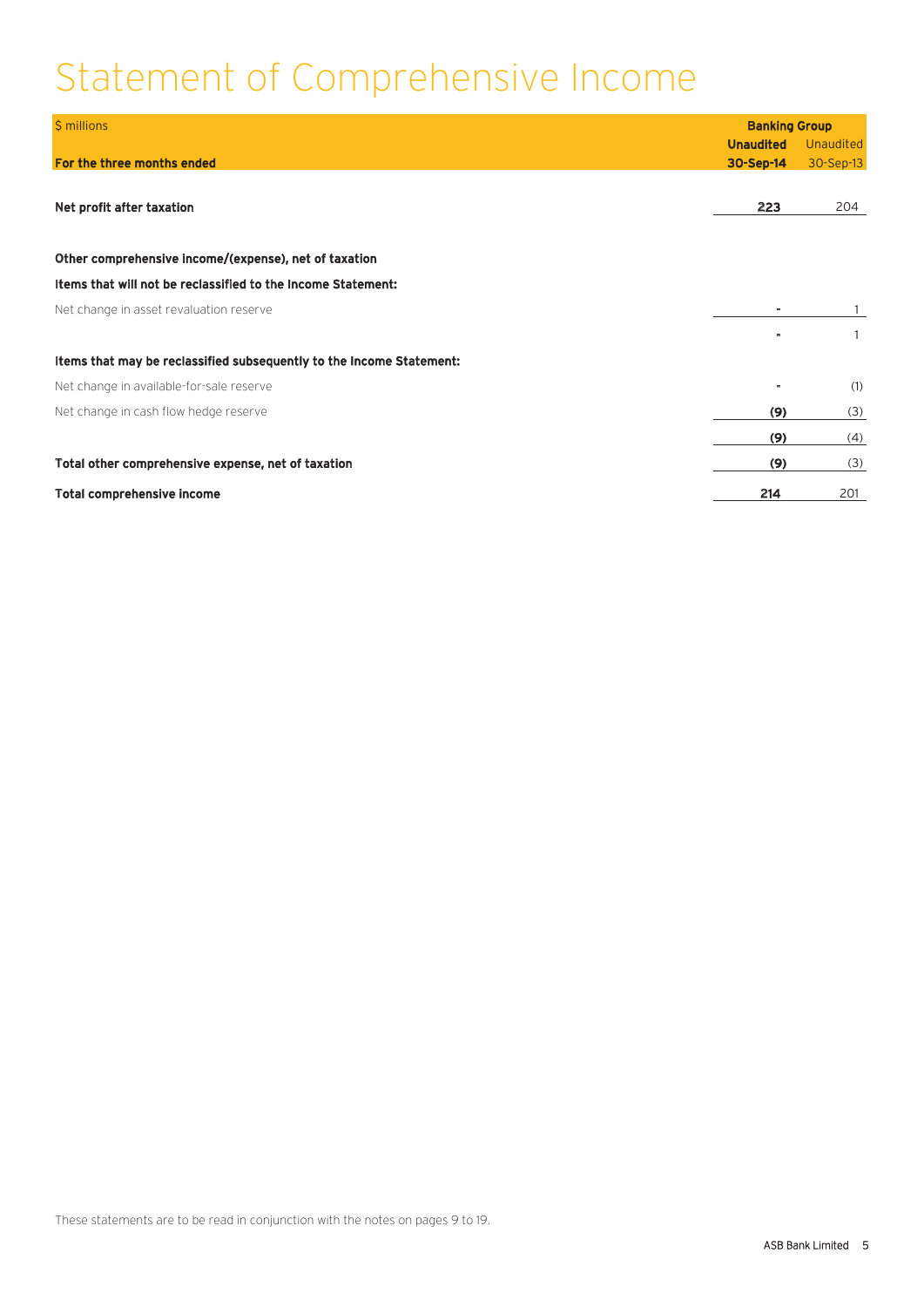# Statement of Changes in Equity

|                                                                  | <b>Banking Group</b> |                                                                  |                                                 |                                                    |                                                                           |                                    |                                                |
|------------------------------------------------------------------|----------------------|------------------------------------------------------------------|-------------------------------------------------|----------------------------------------------------|---------------------------------------------------------------------------|------------------------------------|------------------------------------------------|
| \$ millions                                                      | <b>Capital</b>       | <b>Asset</b><br><b>Contributed Revaluation</b><br><b>Reserve</b> | <b>Available</b><br>-for-Sale<br><b>Reserve</b> | <b>Cash Flow</b><br><b>Hedge</b><br><b>Reserve</b> | <b>Foreian</b><br><b>Currency</b><br><b>Translation</b><br><b>Reserve</b> | <b>Retained</b><br><b>Earnings</b> | <b>Total</b><br>Shareholders'<br><b>Equity</b> |
| For the three months ended 30 September 2014<br><b>Unaudited</b> |                      |                                                                  |                                                 |                                                    |                                                                           |                                    |                                                |
| Balance at beginning of period                                   | 2,823                | 25                                                               | 12                                              | (5)                                                |                                                                           | 2,310                              | 5,166                                          |
| Net profit after taxation                                        |                      |                                                                  |                                                 |                                                    |                                                                           | 223                                | 223                                            |
| Other comprehensive expense                                      |                      |                                                                  |                                                 | (9)                                                |                                                                           |                                    | (9)                                            |
| Total comprehensive (expense)/income                             |                      | ٠                                                                |                                                 | (9)                                                | $\blacksquare$                                                            | 223                                | 214                                            |
| Ordinary dividends paid                                          |                      |                                                                  |                                                 |                                                    |                                                                           | (440)                              | (440)                                          |
| Perpetual preference dividends paid                              |                      |                                                                  | ٠                                               | ٠                                                  |                                                                           | (4)                                | (4)                                            |
| Balance as at 30 September 2014                                  | 2,823                | 25                                                               | 12                                              | (14)                                               |                                                                           | 2,089                              | 4,936                                          |
| For the three months ended 30 September 2013<br><b>Unaudited</b> |                      |                                                                  |                                                 |                                                    |                                                                           |                                    |                                                |
| Balance at beginning of period                                   | 3,048                | 29                                                               | 11                                              | 24                                                 |                                                                           | 1,912                              | 5,025                                          |
| Net profit after taxation                                        |                      |                                                                  |                                                 |                                                    |                                                                           | 204                                | 204                                            |
| Other comprehensive income/(expense)                             |                      |                                                                  | (1)                                             | (3)                                                |                                                                           |                                    | (3)                                            |
| Total comprehensive income/(expense)                             |                      |                                                                  | (1)                                             | (3)                                                |                                                                           | 204                                | 201                                            |
| Transfer from asset revaluation reserve<br>to retained earnings  |                      | (6)                                                              |                                                 |                                                    |                                                                           | 6                                  |                                                |
| Ordinary dividends paid                                          |                      |                                                                  |                                                 |                                                    |                                                                           | (20)                               | (20)                                           |
| Perpetual preference dividends paid                              |                      | $\overline{\phantom{a}}$                                         | $\overline{a}$                                  | $\overline{\phantom{a}}$                           | $\overline{\phantom{a}}$                                                  | (4)                                | (4)                                            |
| Balance as at 30 September 2013                                  | 3,048                | 24                                                               | 10                                              | 21                                                 | 1                                                                         | 2,098                              | 5,202                                          |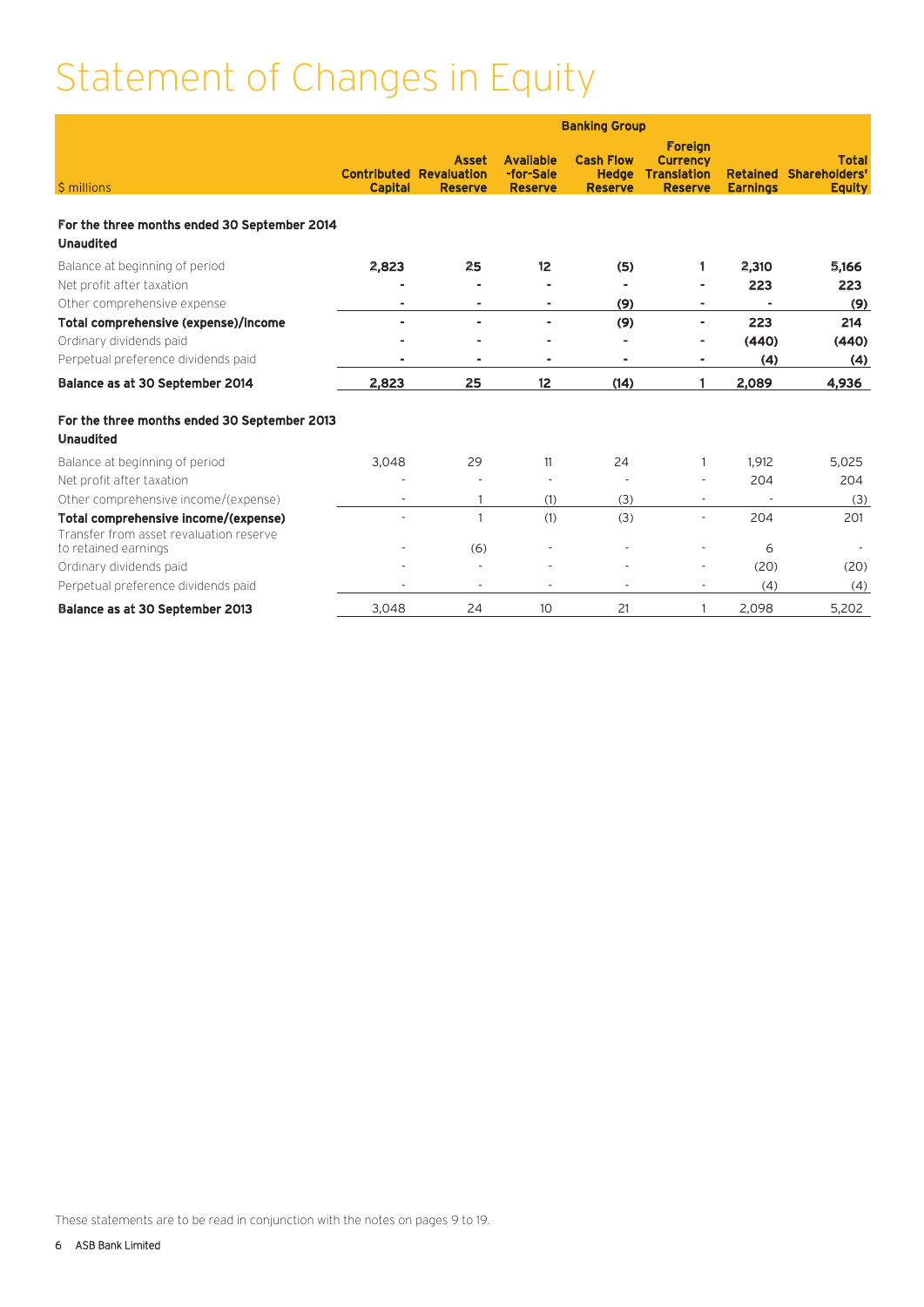# Balance Sheet

| \$ millions                                              |             |                  | <b>Banking Group</b> |           |
|----------------------------------------------------------|-------------|------------------|----------------------|-----------|
|                                                          |             | <b>Unaudited</b> | <b>Unaudited</b>     | Audited   |
| As at                                                    | <b>Note</b> | 30-Sep-14        | 30-Sep-13            | 30-Jun-14 |
|                                                          |             |                  |                      |           |
| <b>Assets</b>                                            |             |                  |                      |           |
| Cash and liquid assets                                   |             | 1,587            | 1,665                | 1,778     |
| Due from financial institutions                          |             | 740              | 569                  | 310       |
| Trading securities                                       |             | 983              | 1,526                | 948       |
| Derivative assets                                        |             | 1,192            | 1,056                | 854       |
| Available-for-sale securities                            |             | 2,828            | 2,479                | 2,705     |
| Advances to customers                                    | 6           | 61,691           | 58,641               | 60,664    |
| Current taxation asset                                   |             | 3                | 56                   | 3         |
| Other assets                                             |             | 249              | 349                  | 695       |
| Property, plant and equipment                            |             | 197              | 206                  | 201       |
| Intangible assets                                        |             | 157              | 158                  | 161       |
| Deferred taxation asset                                  |             | 67               | 52                   | 61        |
| <b>Total assets</b>                                      |             | 69,694           | 66,757               | 68,380    |
| Total interest earning and discount bearing assets       |             | 67,853           | 64,850               | 66,438    |
| <b>Liabilities</b>                                       |             |                  |                      |           |
| Deposits and other public borrowings                     | 8           | 45,502           | 42,633               | 44,667    |
| Due to financial institutions                            |             | 4,484            | 4,268                | 4,377     |
| Other liabilities at fair value through Income Statement |             | 1,253            | 1,617                | 1,223     |
| Derivative liabilities                                   |             | 696              | 1,138                | 1,058     |
| Other liabilities                                        |             | 553              | 491                  | 575       |
| Debt issues:                                             |             |                  |                      |           |
| At fair value through Income Statement                   | 9           | 1,629            | 3,870                | 1,312     |
| At amortised cost                                        | 9           | 10,243           | 7,538                | 9,612     |
| Loan capital                                             |             | 398              |                      | 390       |
| <b>Total liabilities</b>                                 |             | 64,758           | 61,555               | 63,214    |
| Shareholders' equity                                     |             |                  |                      |           |
| Contributed capital - ordinary shares                    |             | 2,273            | 2,498                | 2,273     |
| Reserves                                                 |             | 24               | 56                   | 33        |
| Retained earnings                                        |             | 2,089            | 2,098                | 2,310     |
| Ordinary shareholder's equity                            |             | 4,386            | 4,652                | 4,616     |
| Contributed capital - perpetual preference shares        |             | 550              | 550                  | 550       |
| <b>Total shareholders' equity</b>                        |             | 4,936            | 5,202                | 5,166     |
| Total liabilities and shareholders' equity               |             | 69,694           | 66,757               | 68,380    |
| Total interest and discount bearing liabilities          |             | 60,775           | 57,492               | 58,932    |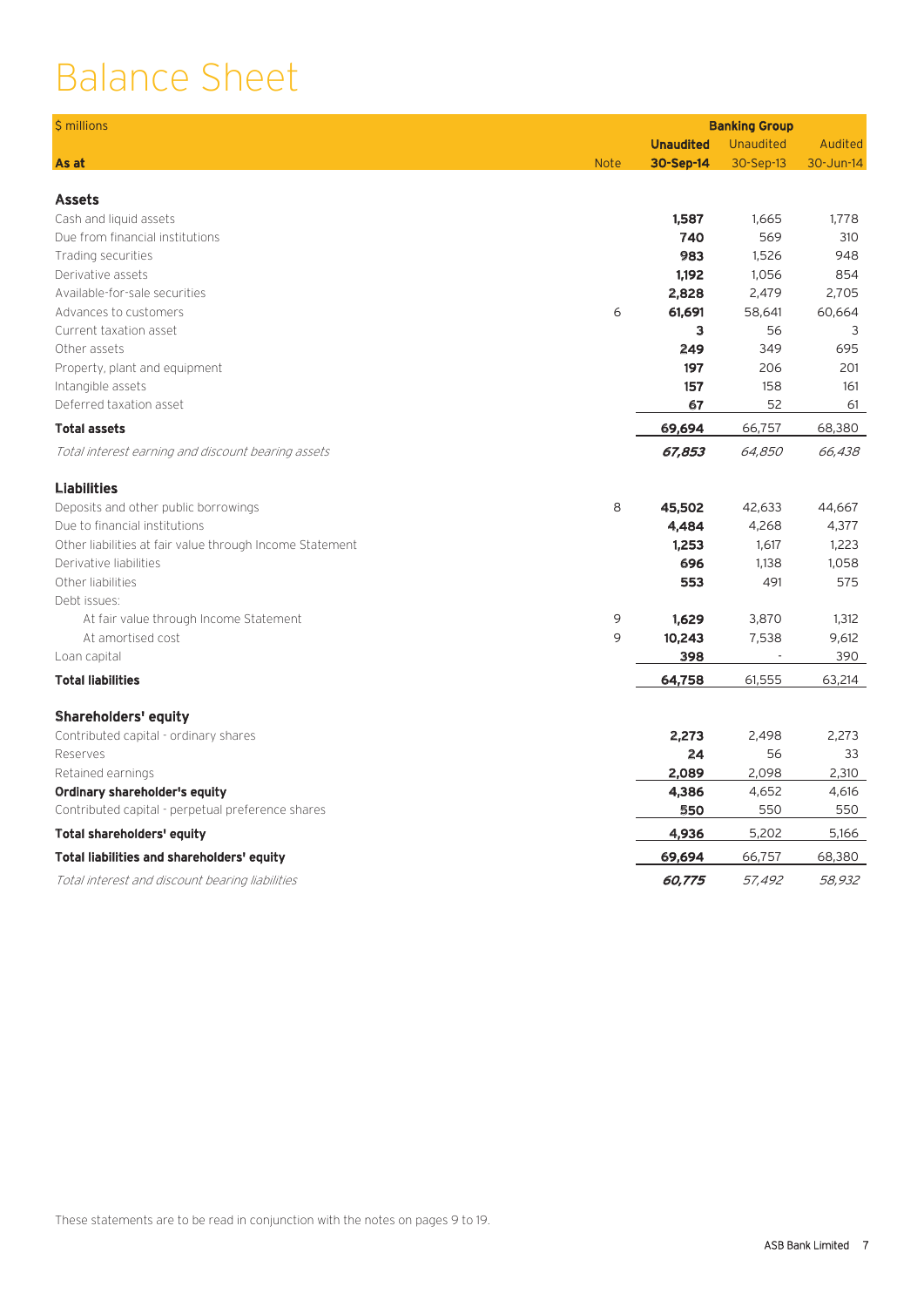# Condensed Cash Flow Statement

| \$ millions                                                                              | <b>Banking Group</b> |              |
|------------------------------------------------------------------------------------------|----------------------|--------------|
|                                                                                          | <b>Unaudited</b>     | Unaudited    |
| For the three months ended                                                               | 30-Sep-14            | 30-Sep-13    |
|                                                                                          |                      |              |
| <b>Cash flows from operating activities</b>                                              |                      |              |
| Net profit before taxation                                                               | 310                  | 283          |
|                                                                                          |                      |              |
| Reconciliation of net profit before taxation to net cash flows from operating activities |                      |              |
| Non-cash items included in net profit before taxation                                    | 48                   | 34           |
| Net increase in operating assets                                                         | (79)                 | (766)        |
| Net increase in operating liabilities<br>Net taxation paid                               | 1,065<br>(90)        | 754<br>(103) |
|                                                                                          | 1.254                | 202          |
| Net cash flows from operating activities                                                 |                      |              |
| <b>Cash flows from investing activities</b>                                              |                      |              |
| Total cash outflows applied to investing activities                                      | (17)                 | (10)         |
| Net cash flows from investing activities                                                 | (17)                 | (10)         |
|                                                                                          |                      |              |
| <b>Cash flows from financing activities</b>                                              |                      |              |
| Cash inflows provided from financing activities                                          | 4                    |              |
| Cash outflows applied to financing activities                                            | (444)                | (24)         |
| Net cash flows from financing activities                                                 | (440)                | (24)         |
| <b>Summary of movements in cash flows</b>                                                |                      |              |
| Net increase in cash and cash equivalents                                                | 797                  | 168          |
| Add: cash and cash equivalents at beginning of period                                    | 962                  | 1,358        |
| Cash and cash equivalents at end of period                                               | 1,759                | 1,526        |
|                                                                                          |                      |              |
| Cash and cash equivalents comprise:                                                      |                      |              |
| Cash and liquid assets                                                                   | 1,587                | 1.665        |
| Less: reverse repurchase agreements included in cash and liquid assets                   | (145)                | (461)        |
| Add: cash equivalents in due from financial institutions at call                         | 737                  | 569          |
| Less: cash equivalents in due to financial institutions at call                          | (420)                | (247)        |
| Cash and cash equivalents at end of period                                               | 1,759                | 1,526        |
|                                                                                          |                      |              |
| Additional operating cash flow information<br>Interest received as cash                  | 1,012                | 885          |
| Interest paid as cash                                                                    | (582)                | (531)        |
| Other income received as cash                                                            | 97                   | 107          |
| Operating expenses paid as cash                                                          | (225)                | (220)        |
|                                                                                          |                      |              |

These statements are to be read in conjunction with the notes on pages 9 to 19.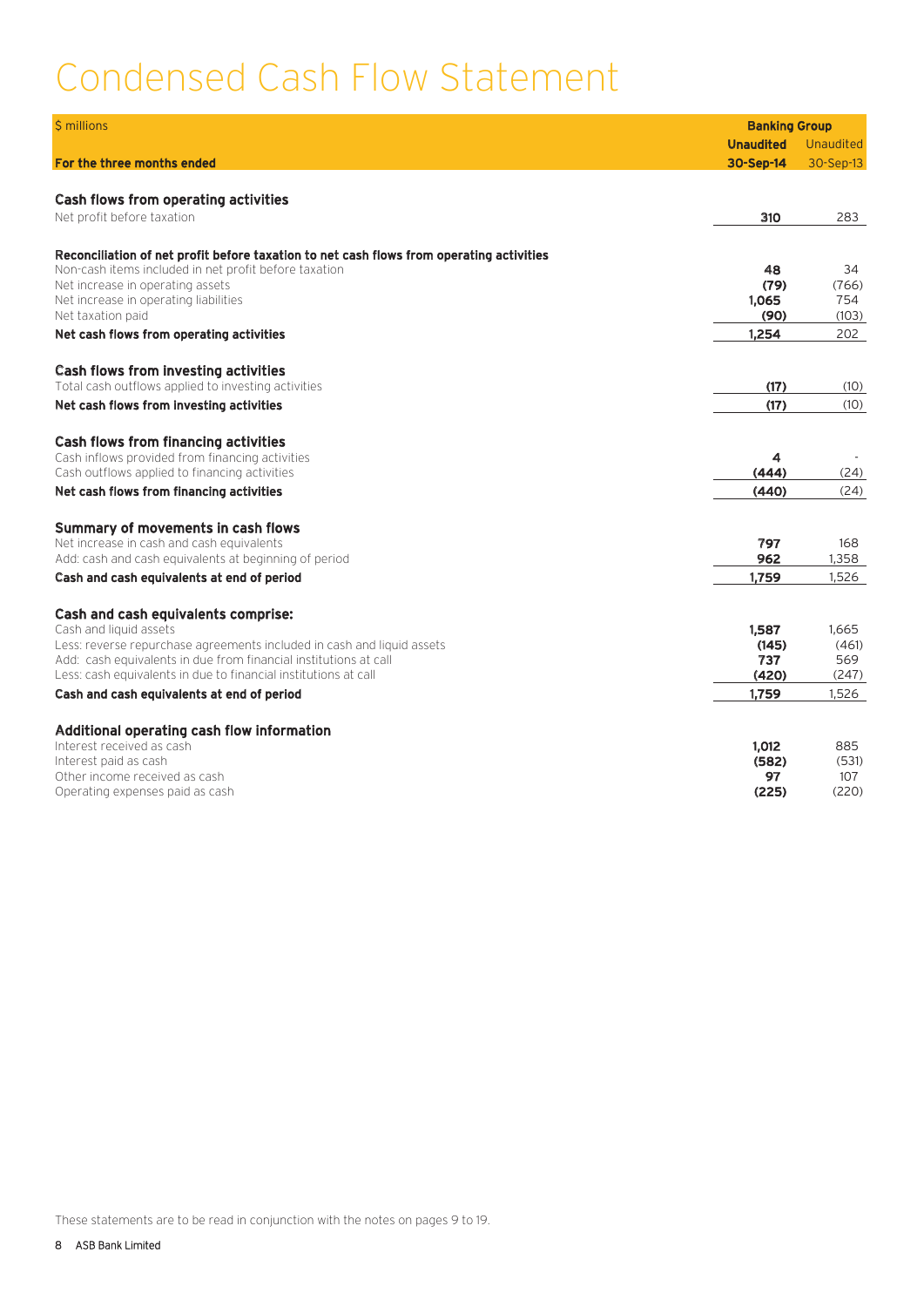For the three months ended 30 September 2014

# **1 Statement of Accounting Policies**

The condensed interim financial statements of the Banking Group for the three months ended 30 September 2014 (the "financial statements") have been incorporated in this Disclosure Statement. These financial statements consolidate the financial statements of the Bank and its controlled entities. They have been prepared in accordance with New Zealand Generally Accepted Accounting Practice ("NZ GAAP") as appropriate for profit-oriented entities, NZ IAS 34 Interim Financial Reporting and the Order. These interim financial statements do not include all the information and disclosures required in annual financial statements and should therefore be read in conjunction with the Banking Group's financial statements for the year ended 30 June 2014.

The functional and presentation currency of the Banking Group is New Zealand dollars. All amounts contained in this Disclosure Statement are presented in millions, unless otherwise stated.

Amendments to NZ IAS 32 Financial Instruments: Presentation have been adopted from 1 July 2014 and have been applied in the preparation of these financial statements. These amendments clarify the meaning of "currently has a legally enforceable right to set-off" and also clarify the application of offsetting criteria to settlement systems such as central clearing house systems. The adoption of these amendments did not have an impact on the financial statements.

There have been no material changes to accounting policies during the three months ended 30 September 2014. All policies have been applied on a basis consistent with that used in the financial year ended 30 June 2014.

Certain comparatives have been restated to ensure consistency with the current period's presentation. This includes reclassification of fund management expenses of \$2 million from other expenses to offset other income in the Income Statement. This reclassification has no impact on net profit after taxation.

### **2 Other Income**

| \$ millions                      |           | <b>Banking Group</b><br><b>Unaudited</b><br>Unaudited |  |  |
|----------------------------------|-----------|-------------------------------------------------------|--|--|
| For the three months ended       | 30-Sep-14 | 30-Sep-13                                             |  |  |
| Net fair value gain/(loss) from: |           |                                                       |  |  |
| Other derivatives at fair value  |           | (1)                                                   |  |  |
| Hedge ineffectiveness            | ۰.        |                                                       |  |  |
| Total net fair value gain        |           |                                                       |  |  |
| Trading income                   | 12        | 14                                                    |  |  |
| Other operating income           | 89        | 90                                                    |  |  |
| <b>Total other income</b>        | 102       | 105                                                   |  |  |

### **3 Taxation**

As at 30 September 2014 the Banking Group had a tax position relating to a liquidity funding transaction that was subject to revised assessments issued by the Inland Revenue Department for the 2008 and 2009 years. The Bank has commenced legal proceedings to challenge those assessments. The tax position has a potential liability of \$153 million plus interest and penalties (30 June 2014: potential liability of \$153 million plus interest and penalties). The Bank has made what it considers to be adequate provision for this matter based on its assessment of the merits of the arguments and independent advice received.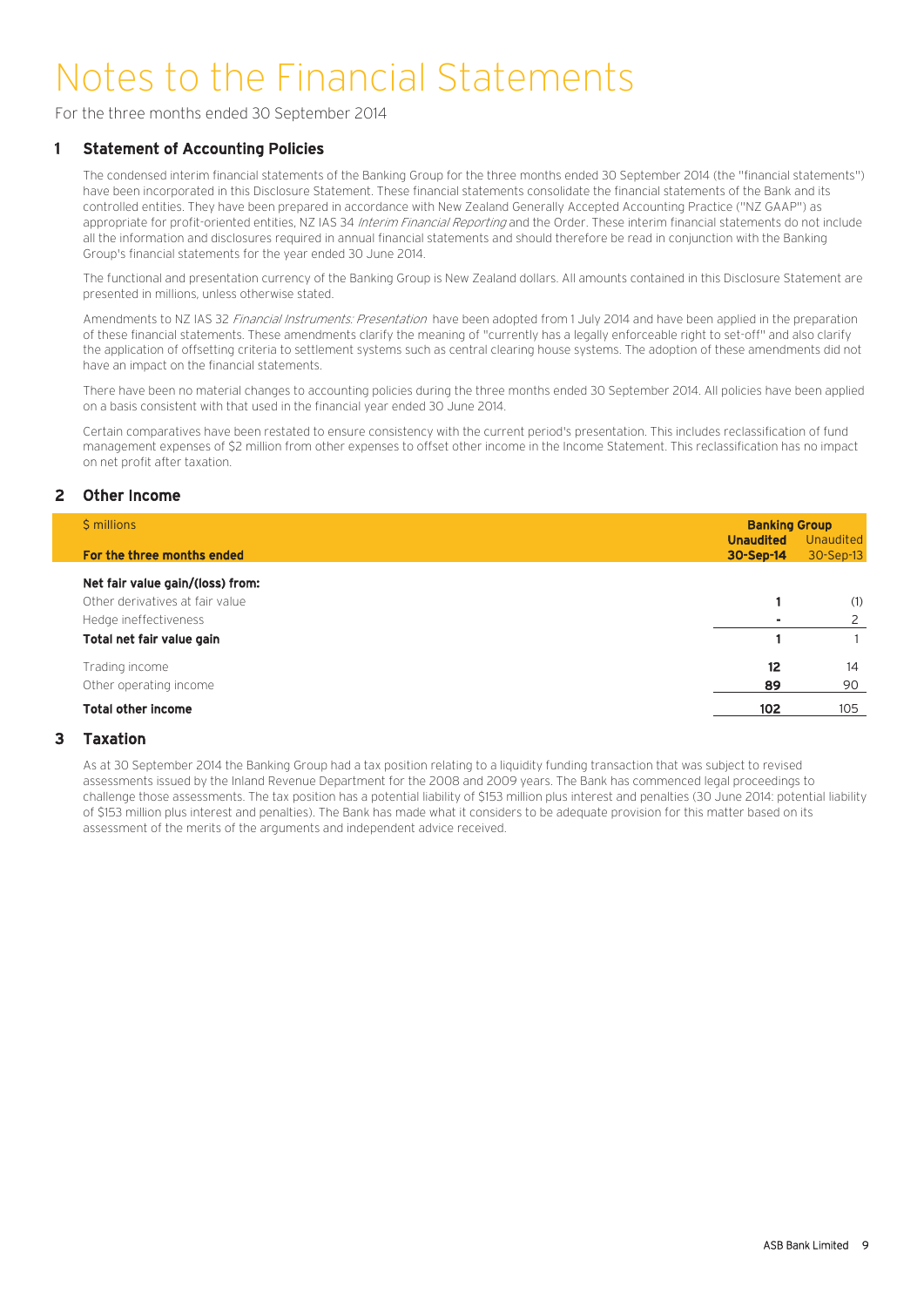For the three months ended 30 September 2014

# **4 Qualifying Liquid Assets**

The Banking Group held the following financial assets for the purpose of managing liquidity risk:

|                                             | <b>Banking Group</b>                              |                                                   |                                     |                                        |                                                                         |                               |              |
|---------------------------------------------|---------------------------------------------------|---------------------------------------------------|-------------------------------------|----------------------------------------|-------------------------------------------------------------------------|-------------------------------|--------------|
| \$ millions                                 | <b>Cash and</b><br><b>Liquid</b><br><b>Assets</b> | <b>Available</b><br>for Sale<br><b>Securities</b> | <b>Trading</b><br><b>Securities</b> | <b>Advances to</b><br><b>Customers</b> | <b>Deposits and</b><br><b>Other Public</b><br>Borrowings <sup>(1)</sup> | <b>Other</b><br><b>Assets</b> | <b>Total</b> |
| As at 30 September 2014<br><b>Unaudited</b> |                                                   |                                                   |                                     |                                        |                                                                         |                               |              |
| Cash                                        | 178                                               |                                                   |                                     | $\sim$                                 |                                                                         | ۰                             | 178          |
| Call deposits with the central bank         | 1,250                                             |                                                   |                                     | $\blacksquare$                         |                                                                         | ۰.                            | 1,250        |
| Local authority securities                  |                                                   | 91                                                | 83                                  | $\sim$                                 |                                                                         | 2                             | 176          |
| New Zealand government securities           | 145                                               | 612                                               | 5                                   | $\sim$                                 | (68)                                                                    | 16                            | 710          |
| Corporate bonds                             |                                                   | 349                                               |                                     | $\sim$                                 | $\blacksquare$                                                          | з                             | 352          |
| Bank bills                                  |                                                   |                                                   | 893                                 | $\sim$                                 | $\blacksquare$                                                          | ۰.                            | 893          |
| Kauri bonds                                 |                                                   | 1,178                                             | 2                                   |                                        |                                                                         | 8                             | 1,188        |
| Other securities                            | $\blacksquare$                                    | 568                                               | ۰                                   | $\blacksquare$                         | $\sim$                                                                  | 2                             | 570          |
| Residential mortgage-backed securities      | $\sim$                                            | ۰                                                 | ۰                                   | 2,788                                  | ۰                                                                       | ۰.                            | 2,788        |
| <b>Total qualifying liquid assets</b>       | 1,573                                             | 2,798                                             | 983                                 | 2,788                                  | (68)                                                                    | 31                            | 8,105        |

(1) Repurchase agreements are combined with the financial assets detailed above for the purposes of managing and reporting liquidity risk.

### **5 Financial Assets Pledged as Collateral**

As at 30 September 2014 New Zealand government securities of \$68 million had been pledged as collateral under repurchase agreements.

The Bank has entered into credit support annexes in respect of certain credit exposures relating to certain derivative transactions. As at 30 September 2014 \$45 million included in due from financial institutions had been advanced as collateral to offset derivative liabilities.

### **6 Advances to Customers**

| \$ millions                        | <b>Banking Group</b> |             |           |
|------------------------------------|----------------------|-------------|-----------|
|                                    | <b>Unaudited</b>     | Unaudited   | Audited   |
| As at                              | 30-Sep-14            | $30-Sep-13$ | 30-Jun-14 |
| Residential mortgages              | 41.929               | 40.657      | 41,624    |
| Other retail                       | 4,551                | 4,371       | 4,512     |
| Corporate                          | 15,432               | 13,831      | 14,769    |
| Loans and other receivables        | 61,912               | 58,859      | 60,905    |
| Fair value hedge adjustments       | (18)                 | (20)        | (43)      |
| Provisions for impairment losses   | (203)                | (198)       | (198)     |
| <b>Total advances to customers</b> | 61.691               | 58.641      | 60.664    |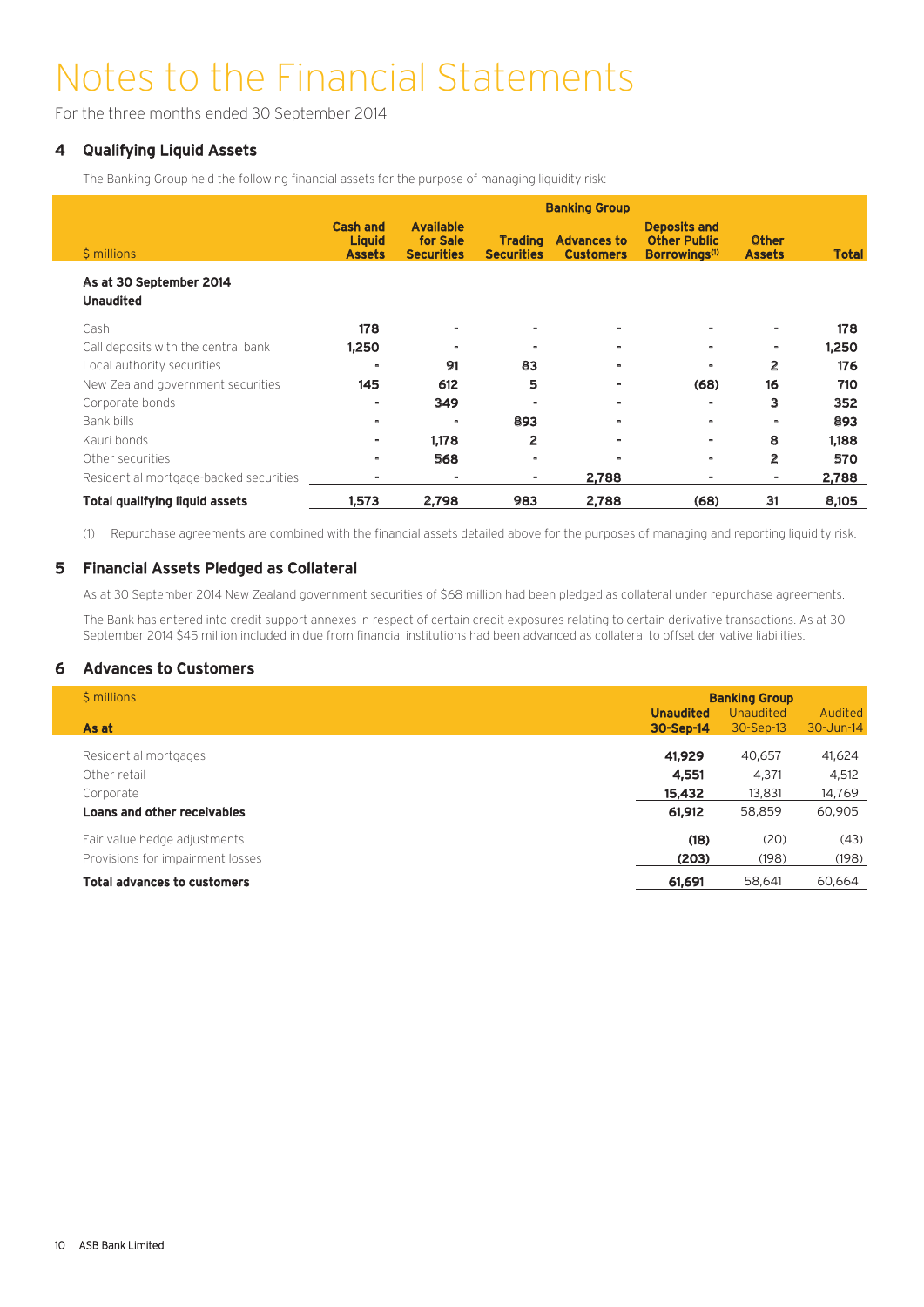For the three months ended 30 September 2014

### **7 Asset Quality and Provisions for Impairment Losses**

|     |                                                    |                    | <b>Banking Group</b>          |                  |              |
|-----|----------------------------------------------------|--------------------|-------------------------------|------------------|--------------|
|     | \$ millions                                        | <b>Residential</b> | <b>Mortgages Other Retail</b> | <b>Corporate</b> | <b>Total</b> |
| (a) | Asset Quality and Provisions for Impairment Losses |                    |                               |                  |              |
|     | As at 30 September 2014                            |                    |                               |                  |              |
|     | <b>Unaudited</b>                                   |                    |                               |                  |              |
|     | Individually impaired assets                       | 47                 | 10                            | 128              | 185          |
|     | Individually assessed provisions                   | 10 <sup>°</sup>    | $\mathbf{2}$                  | 26               | 38           |
|     | Collective provision                               | 40                 | 62                            | 63               | 165          |
|     | 90 day past due assets not impaired                | 64                 | 20                            | 6                | 90           |
|     | As at 30 September 2013                            |                    |                               |                  |              |
|     | <b>Unaudited</b>                                   |                    |                               |                  |              |
|     | Individually impaired assets                       | 81                 | 12                            | 237              | 330          |
|     | Individually assessed provisions                   | 17                 | $\overline{c}$                | 33               | 52           |
|     | Collective provision                               | 43                 | 44                            | 59               | 146          |
|     | 90 day past due assets not impaired                | 78                 | 16                            | $\overline{7}$   | 101          |
|     | As at 30 June 2014                                 |                    |                               |                  |              |
|     | <b>Audited</b>                                     |                    |                               |                  |              |
|     | Individually impaired assets                       | 51                 | 10 <sup>°</sup>               | 157              | 218          |
|     | Individually assessed provisions                   | 11                 | 2                             | 27               | 40           |
|     | Collective provision                               | 38                 | 61                            | 59               | 158          |
|     | 90 day past due assets not impaired                | 74                 | 20                            | 7                | 101          |
|     |                                                    |                    | <b>Banking Group</b>          |                  |              |
|     |                                                    | <b>Residential</b> |                               |                  |              |

|     | \$ millions                                      | <b>Residential</b><br><b>Mortgages Other Retail</b> |     | <b>Corporate</b> | <b>Total</b> |
|-----|--------------------------------------------------|-----------------------------------------------------|-----|------------------|--------------|
| (b) | <b>Impairment Losses on Advances</b>             |                                                     |     |                  |              |
|     | For the three months ended 30 September 2014     |                                                     |     |                  |              |
|     | <b>Unaudited</b>                                 |                                                     |     |                  |              |
|     | Movement in collective provision                 | 2                                                   |     | 4                |              |
|     | Movement in individually assessed provisions     |                                                     |     | $\blacksquare$   |              |
|     | Bad debts written off                            |                                                     | 10  | ۰                | 10           |
|     | Bad debts recovered                              |                                                     | (3) | ۰                | (3)          |
|     | <b>Total impairment losses on advances</b>       | З                                                   | 9   | 4                | 16           |
|     | For the three months ended 30 September 2013     |                                                     |     |                  |              |
|     | <b>Unaudited</b>                                 |                                                     |     |                  |              |
|     | Movement in collective provision                 | (5)                                                 |     |                  | (3)          |
|     | Movement in individually assessed provisions     |                                                     |     |                  | 8            |
|     | Bad debts written off                            |                                                     | 8   |                  | 9            |
|     | Bad debts recovered                              | (1)                                                 | (2) | -                | (3)          |
|     | Total impairment (recoveries)/losses on advances | (5)                                                 | 8   | 8                | 11           |

# **8 Deposits and Other Public Borrowings**

| \$ millions                                |                               | <b>Banking Group</b>     |                      |
|--------------------------------------------|-------------------------------|--------------------------|----------------------|
| As at                                      | <b>Unaudited</b><br>30-Sep-14 | Unaudited<br>$30-Sep-13$ | Audited<br>30-Jun-14 |
| Certificates of deposit                    | 398                           | 98                       | 227                  |
| Term deposits                              | 22,277                        | 22,306                   | 21,685               |
| On demand and short term deposits          | 20,088                        | 17,608                   | 19,998               |
| Deposits not bearing interest              | 2.671                         | 2.419                    | 2,612                |
| Repurchase agreements                      | 68                            | 202                      | 145                  |
| Total deposits and other public borrowings | 45,502                        | 42,633                   | 44,667               |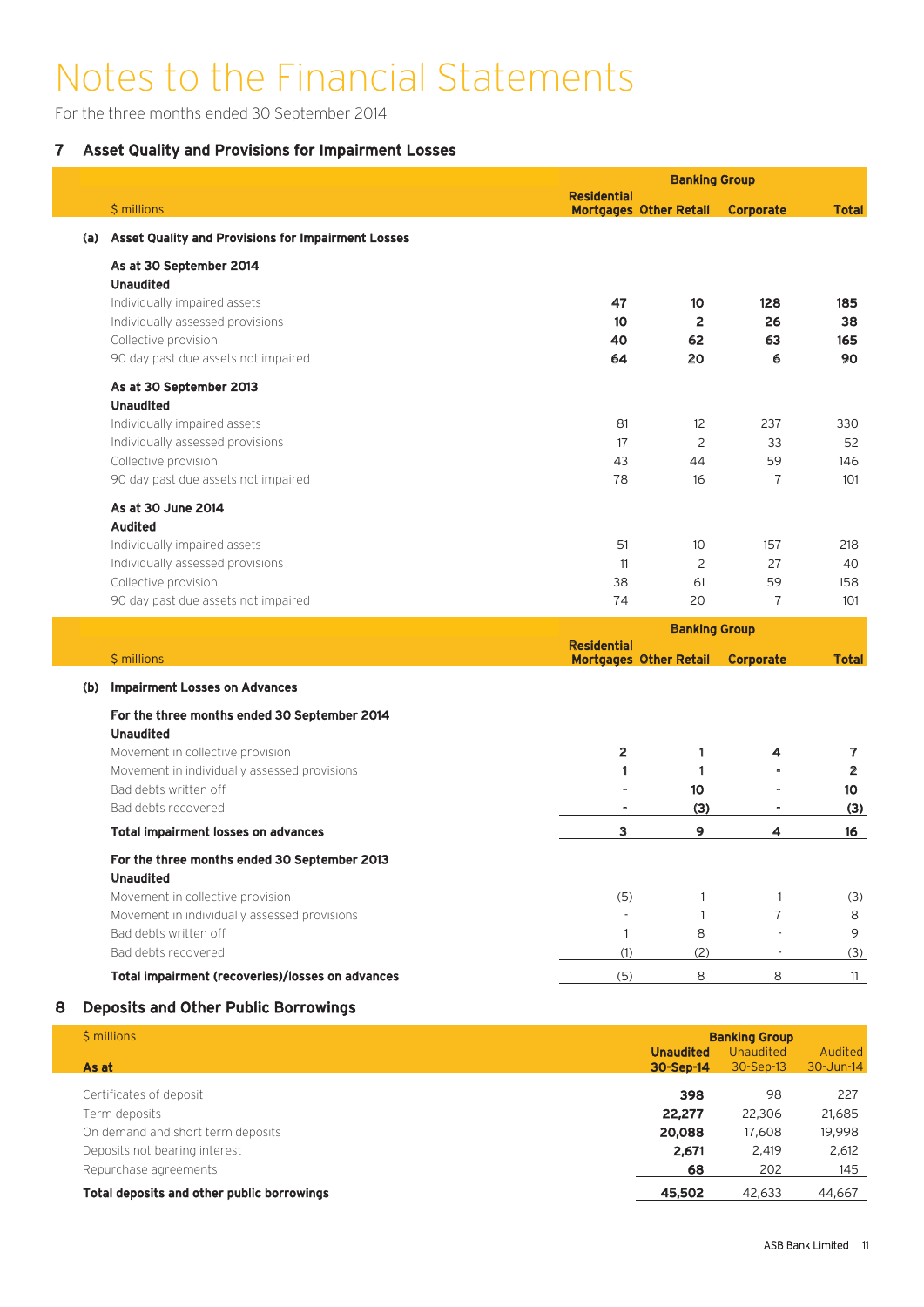For the three months ended 30 September 2014

### **9 Debt Issues**

| \$ millions                                                 |                               | <b>Banking Group</b>   |                      |
|-------------------------------------------------------------|-------------------------------|------------------------|----------------------|
| As at                                                       | <b>Unaudited</b><br>30-Sep-14 | Unaudited<br>30-Sep-13 | Audited<br>30-Jun-14 |
| Debt issues at fair value through Income Statement          | 1,629                         | 3.870                  | 1,312                |
| Debt issues at amortised cost                               | 10,243                        | 7,538                  | 9,612                |
| <b>Total debt issues</b>                                    | 11,872                        | 11,408                 | 10,924               |
| Movement in debt issues                                     |                               |                        |                      |
| Balance at beginning of period                              | 10.924                        | 12.085                 | 12,085               |
| Issuances during the period                                 | 2,410                         | 2,829                  | 9,572                |
| Repayments during the period                                | (2,126)                       | (3.176)                | (10, 440)            |
| Foreign exchange and fair value movements during the period | 664                           | (330)                  | (293)                |
| <b>Balance at the end of period</b>                         | 11,872                        | 11,408                 | 10.924               |

### **10 Contingent Liabilities**

| \$ millions                         | <b>Banking Group</b><br><b>Notional Amount</b> |             |           |
|-------------------------------------|------------------------------------------------|-------------|-----------|
|                                     | <b>Unaudited</b>                               | Unaudited   | Audited   |
| As at                               | 30-Sep-14                                      | $30-Sep-13$ | 30-Jun-14 |
| Guarantees                          | 112                                            | 112         | 111       |
| Standby letters of credit           | 86                                             | 84          | 111       |
| Other credit facilities             | 127                                            | 112         | 128       |
| <b>Total contingent liabilities</b> | 325                                            | 308         | 350       |

The notional amount represents the maximum potential amount that could be lost if a counterparty fails to meet its financial obligations.

The Banking Group has other contingent liabilities in respect of actual and potential claims and proceedings. An assessment of the Banking Group's likely loss in respect of these matters has been made on a case-by-case basis and provision made in the financial statements where required by NZ GAAP. Information relating to any provision or contingent liability is not disclosed where it can be expected to prejudice seriously the position of the Banking Group.

In June 2013 a group comprising lawyers Andrew Hooker, Slater & Gordon and Litigation Lending Services (NZ) Limited announced that it had issued proceedings against ANZ Bank in relation to exception fees. The group has announced that similar proceedings will be issued against other banks, including ASB. At the date of this Disclosure Statement, no such proceedings have been issued against ASB. If proceedings are issued against ASB, any impact will be assessed at that time.

In December 2013 the Commerce Commission advised ASB that it intends to issue proceedings against ASB under the Fair Trading Act 1986 in respect of the sale of interest rate swap contracts to rural customers. The Commission has subsequently announced that its investigation is complex, new information is being considered, and it anticipated making further announcement on proceedings later in 2014. As at the date of this Disclosure Statement no such proceedings have been issued. If proceedings are issued against ASB, any impact will be assessed at that time.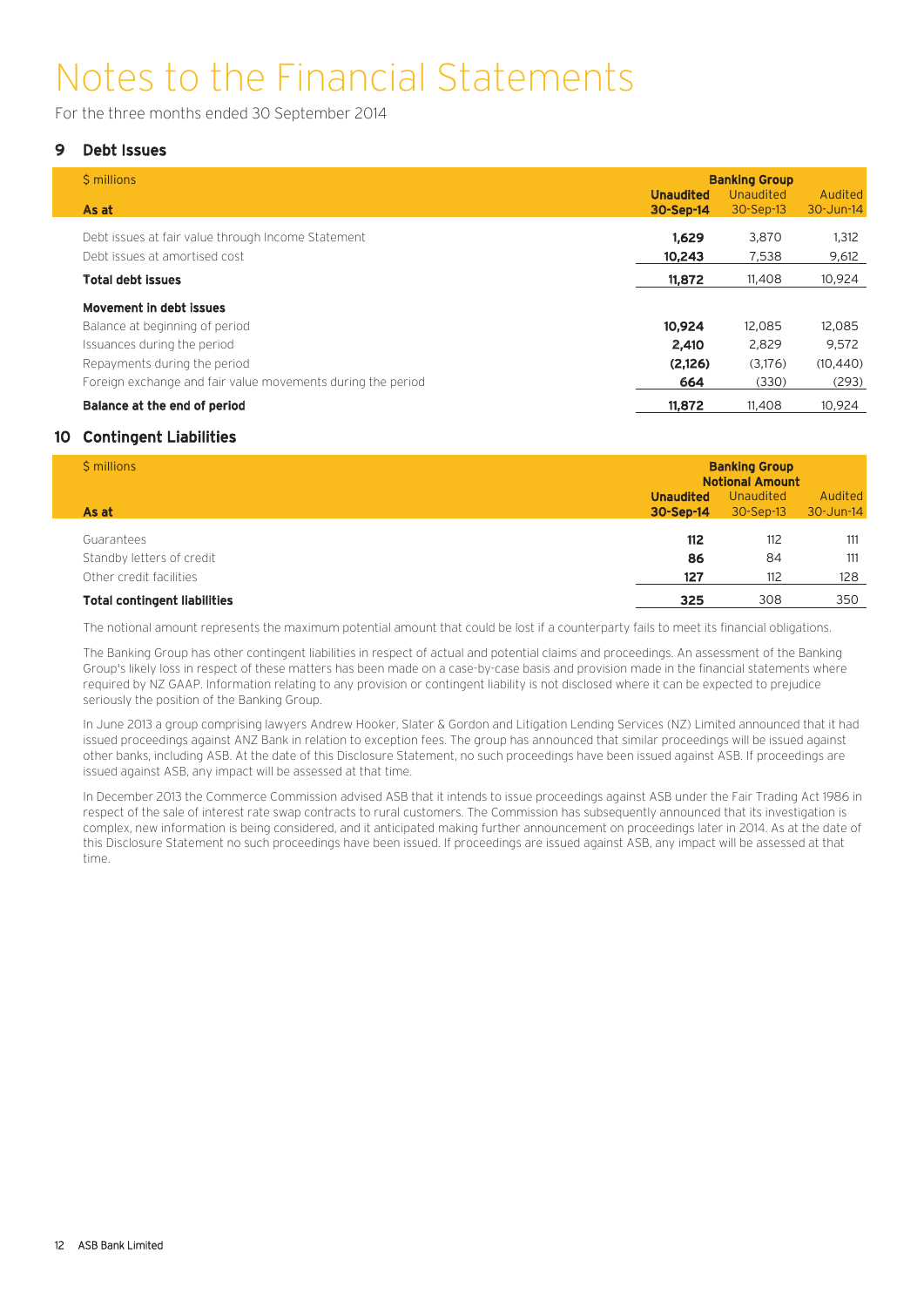For the three months ended 30 September 2014

### **11 Related Party Transactions and Balances**

The Bank is wholly owned by ASB Holdings Limited, a company incorporated in New Zealand. The ultimate parent bank is CBA. The Commonwealth Bank Group refers to CBA and the various companies and other entities owned and controlled by CBA. The Commonwealth Bank of Australia New Zealand Life Insurance Group ("NZ Life Group") includes Colonial First State Investments (NZ) Limited group of companies, ASB Group (Life) Limited group of companies, First State Investments (NZ) Limited and Colonial Holding Company Limited (Branch).

Certain superannuation schemes, unit and other trusts are managed or administered by controlled subsidiaries of the Bank. The NZ Life Group similarly administers and manages certain superannuation schemes, unit and other trusts. Related party transactions and balances between these schemes and trusts, and the Banking Group are disclosed below.

The following balances represent amounts due to and from related parties classified within cash and liquid assets, due to and due from financial institutions, deposits and other public borrowings, debt issues, other assets, other liabilities, derivative assets and derivative liabilities:

| \$ millions                                                                                              |                               | <b>Banking Group</b>     |                          |
|----------------------------------------------------------------------------------------------------------|-------------------------------|--------------------------|--------------------------|
| As at                                                                                                    | <b>Unaudited</b><br>30-Sep-14 | Unaudited<br>$30-Sep-13$ | Audited<br>$30 - Jun-14$ |
| Commonwealth Bank Group                                                                                  | 4,336                         | 4,526                    | 4,431                    |
| NZ Life Group                                                                                            | 236                           | 474                      | 401                      |
| ASB Holdings Limited                                                                                     | 56                            | 46                       | 33                       |
| Superannuation schemes and unit trusts managed or administered by<br>controlled subsidiaries of the Bank | 872                           | 673                      | 886                      |
| Superannuation schemes and unit trusts managed or administered by NZ Life Group                          | з                             | 6                        | 4                        |
| Total amounts due to related parties                                                                     | 5,503                         | 5,725                    | 5,755                    |
| Commonwealth Bank Group                                                                                  | 376                           | 268                      | 160                      |
| NZ Life Group                                                                                            | 9                             | 6                        |                          |
| Superannuation schemes and unit trusts managed or administered by<br>controlled subsidiaries of the Bank | 3                             | $\overline{\phantom{a}}$ |                          |
| Total amounts due from related parties                                                                   | 388                           | 274                      | 162                      |

For the three months ended 30 September 2014 interest charged on balances due to the Commonwealth Bank Group was \$43 million (30 September 2013 \$34 million).

### **12 Concentration of Credit Exposures to Individual Counterparties**

The basis of calculation of the Banking Group's aggregate concentration of credit exposure to individual counterparties is the actual credit exposure. Credit exposures to the central government of any country with a long term credit rating of A- or A3 or above, or its equivalent, banks with a long term credit rating of A- or A3 or above, or its equivalent, and connected persons are excluded.

There was no peak end-of-day aggregate credit exposure to individual counterparties which exceeded 10% of the Banking Group's equity for the three months ended 30 September 2014. There was no balance date aggregate credit exposure to individual counterparties which exceeded 10% of the Banking Group's equity as at 30 September 2014.

The peak end-of-day aggregate concentration of credit exposure to individual counterparties has been calculated by determining the maximum end-of-day aggregate amount of credit exposure over the relevant three-month period and then dividing that amount by the Banking Group's equity as at 30 September 2014.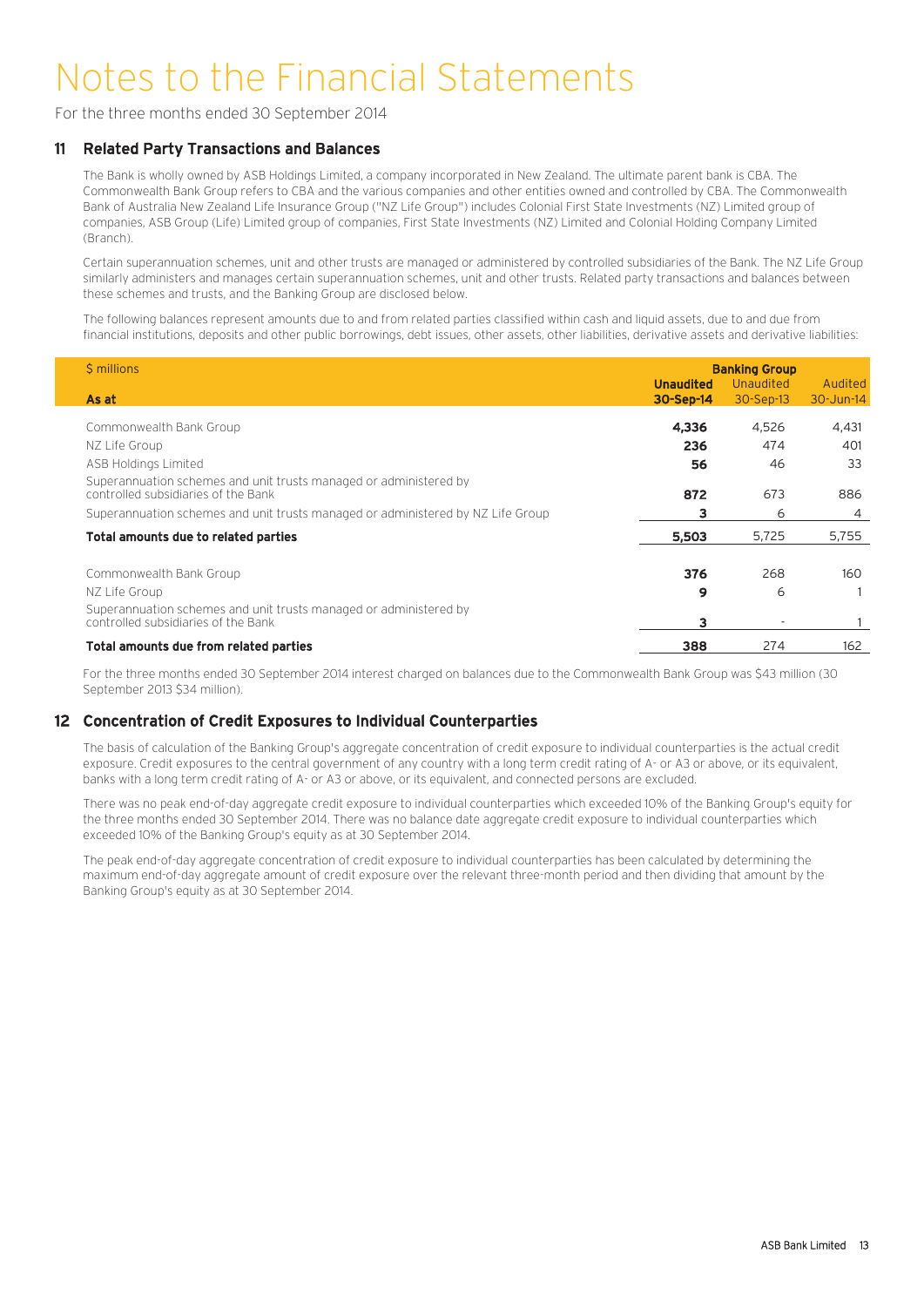For the three months ended 30 September 2014

### **13 Fair Value of Financial Instruments**

The Banking Group's financial assets and financial liabilities are measured on an on-going basis either at fair value or amortised cost.

The fair value of a financial instrument is the price that would be received to sell a financial asset, or paid to transfer a financial liability, in an orderly transaction between market participants at the measurement date.

#### **(a) Fair Value Hierarchy of Financial Instruments Measured at Fair Value**

A significant number of financial instruments are carried on the Balance Sheet at fair value. The best evidence of fair value is a quoted market price in an active market. Therefore, where possible, fair value is based on quoted market prices. Where a quoted market price for a financial instrument is not available, its fair value is based on present value estimates or other valuation techniques based on current market conditions. These valuation techniques rely on market observable inputs wherever possible, or in a limited number of instances, rely on inputs which are unobservable but are reasonable assumptions based on market conditions.

There are three levels in the hierarchy of fair value measurements which are based on the inputs used to measure fair values:

- Level 1: inputs are quoted prices (unadjusted) in active markets for identical financial assets or financial liabilities that the Banking Group can access.
- Level 2: where quoted market prices are not available, fair values have been estimated using present value or other valuation techniques using inputs that are observable for the financial asset or financial liability, either directly or indirectly.
- Level 3: fair values are estimated using inputs that are unobservable for the financial asset or financial liability.

The Banking Group considers transfers between levels, if any, to have occurred at the end of the reporting period for which the financial statements are prepared.

The following tables present an analysis by level in the fair value hierarchy of the fair value measurements of financial instruments that are recognised and measured at fair value on a recurring basis.

|                                                          |                          | <b>Banking Group</b> |                          |              |
|----------------------------------------------------------|--------------------------|----------------------|--------------------------|--------------|
| \$ millions                                              | Level 1                  | <b>Level 2</b>       | <b>Level 3</b>           | <b>Total</b> |
| As at 30 September 2014                                  |                          |                      |                          |              |
| <b>Unaudited</b>                                         |                          |                      |                          |              |
| <b>Financial assets</b>                                  |                          |                      |                          |              |
| Trading securities                                       | 5                        | 978                  |                          | 983          |
| Derivative assets                                        |                          | 1,192                |                          | 1,192        |
| Available-for-sale securities                            | 612                      | 2,216                | ۰                        | 2,828        |
| Total financial assets measured at fair value            | 617                      | 4,386                | ٠                        | 5,003        |
| <b>Financial liabilities</b>                             |                          |                      |                          |              |
| Other liabilities at fair value through Income Statement |                          | 1,253                |                          | 1,253        |
| Derivative liabilities                                   |                          | 696                  |                          | 696          |
| Debt issues at fair value through Income Statement       |                          | 1,629                | ۰                        | 1,629        |
| Total financial liabilities measured at fair value       |                          | 3,578                | ۰                        | 3,578        |
| As at 30 September 2013                                  |                          |                      |                          |              |
| <b>Unaudited</b>                                         |                          |                      |                          |              |
| <b>Financial assets</b>                                  |                          |                      |                          |              |
| Trading securities                                       | 212                      | 1,314                |                          | 1,526        |
| Derivative assets                                        |                          | 1,056                |                          | 1,056        |
| Available-for-sale securities                            | 882                      | 1,597                |                          | 2,479        |
| Total financial assets measured at fair value            | 1,094                    | 3,967                | ٠                        | 5,061        |
| <b>Financial liabilities</b>                             |                          |                      |                          |              |
| Other liabilities at fair value through Income Statement |                          | 1,617                |                          | 1,617        |
| Derivative liabilities                                   |                          | 1,138                |                          | 1,138        |
| Debt issues at fair value through Income Statement       | $\overline{\phantom{a}}$ | 3,870                | $\overline{\phantom{a}}$ | 3,870        |
| Total financial liabilities measured at fair value       | $\overline{\phantom{a}}$ | 6,625                | $\overline{\phantom{a}}$ | 6,625        |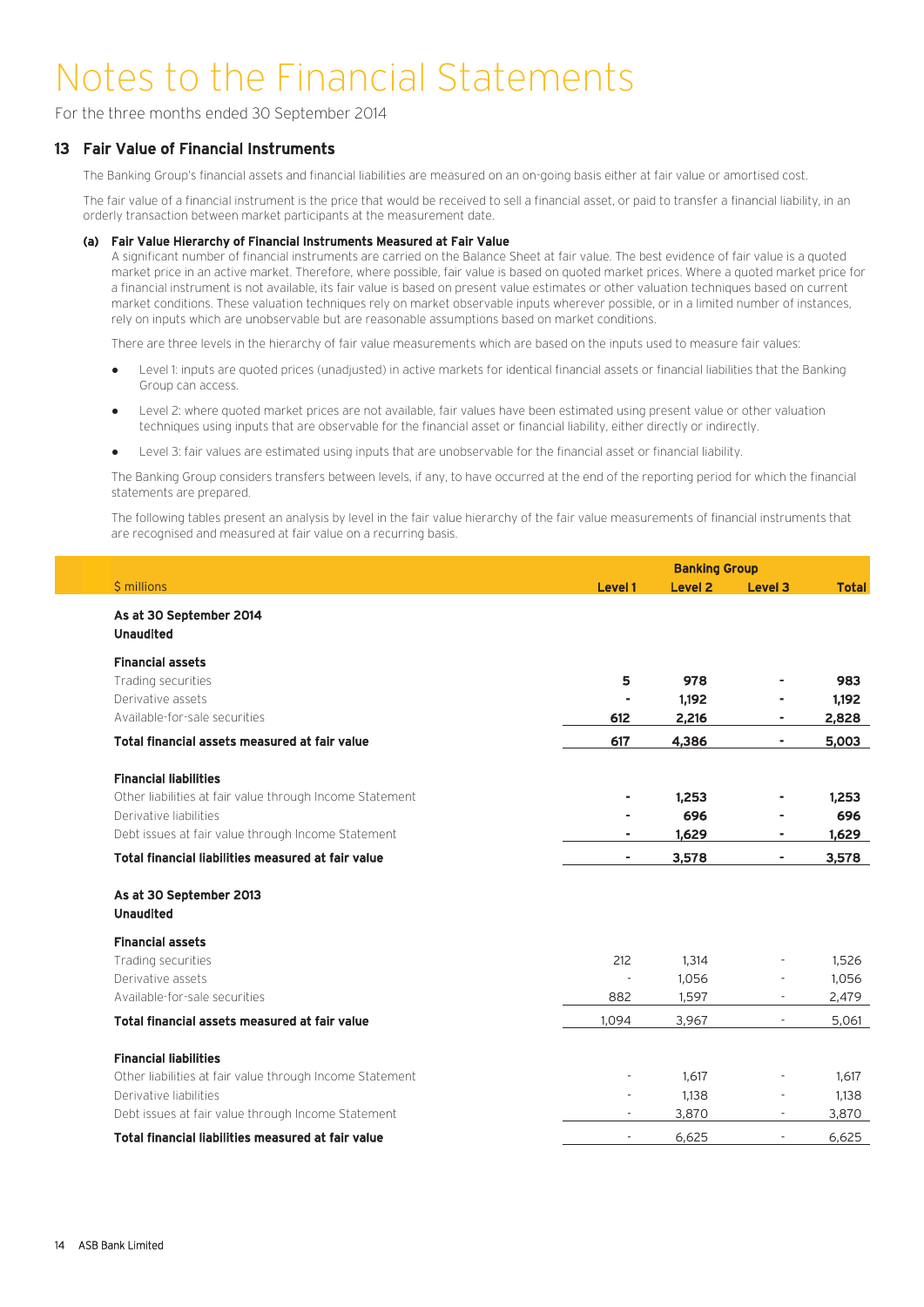For the three months ended 30 September 2014

### **13 Fair Value of Financial Instruments (continued)**

### **(a) Fair Value Hierarchy of Financial Instruments Measured at Fair Value (continued)**

|                                                          |                          | <b>Banking Group</b> |                          |       |
|----------------------------------------------------------|--------------------------|----------------------|--------------------------|-------|
| \$ millions                                              | Level 1                  | Level 2              | Level 3                  | Total |
| As at 30 June 2014<br><b>Audited</b>                     |                          |                      |                          |       |
| <b>Financial assets</b>                                  |                          |                      |                          |       |
| Trading securities                                       | 16                       | 932                  | $\overline{a}$           | 948   |
| Derivative assets                                        | $\overline{\phantom{a}}$ | 854                  | $\overline{\phantom{a}}$ | 854   |
| Available-for-sale securities                            | 615                      | 2,090                | $\overline{\phantom{a}}$ | 2,705 |
| Total financial assets measured at fair value            | 631                      | 3,876                | $\overline{\phantom{a}}$ | 4,507 |
| <b>Financial liabilities</b>                             |                          |                      |                          |       |
| Other liabilities at fair value through Income Statement | 6                        | 1,217                | $\overline{\phantom{a}}$ | 1,223 |
| Derivative liabilities                                   | $\sim$                   | 1,058                | $\overline{\phantom{a}}$ | 1,058 |
| Debt issues at fair value through Income Statement       | -                        | 1,312                | $\overline{\phantom{a}}$ | 1,312 |
| Total financial liabilities measured at fair value       | 6                        | 3,587                | $\overline{\phantom{a}}$ | 3,593 |

The Banking Group determines the valuation of financial instruments classified in level 2 as follows:

Derivative Assets and Derivative Liabilities

The fair values are obtained from market yields and discounted cash flow models or option pricing models as appropriate.

Trading Securities, Available-for-Sale Securities, Other Liabilities at Fair Value through Income Statement and Debt Issues at Fair Value through Income Statement

The fair values are estimated using present value or other market acceptable valuation techniques, using methods or assumptions that are based on observable market conditions and risks existing as at balance date.

#### **(b) Fair Value of Financial Instruments Not Measured at Fair Value**

The following table compares the carrying values of financial instruments not measured at fair value with their estimated fair values.

|                                      | <b>Unaudited</b><br>30-Sep-14 |                                 | <b>Banking Group</b><br>Unaudited<br>30-Sep-13 |                          | Audited<br>30-Jun-14 |                   |
|--------------------------------------|-------------------------------|---------------------------------|------------------------------------------------|--------------------------|----------------------|-------------------|
| \$ millions                          | <b>Fair Value</b>             | <b>Carrying</b><br><b>Value</b> | <b>Fair Value</b>                              | Carrying<br>Value        | <b>Fair Value</b>    | Carrying<br>Value |
| <b>Financial assets</b>              |                               |                                 |                                                |                          |                      |                   |
| Cash and liquid assets               | 1,587                         | 1,587                           | 1,665                                          | 1,665                    | 1.778                | 1,778             |
| Due from financial institutions      | 740                           | 740                             | 569                                            | 569                      | 310                  | 310               |
| Advances to customers                | 61,498                        | 61,691                          | 58,508                                         | 58,641                   | 60,469               | 60,664            |
| Other assets                         | 222                           | 222                             | 320                                            | 320                      | 675                  | 675               |
| <b>Total</b>                         | 64,047                        | 64,240                          | 61,062                                         | 61,195                   | 63,232               | 63,427            |
| <b>Financial liabilities</b>         |                               |                                 |                                                |                          |                      |                   |
| Deposits and other public borrowings | 45,550                        | 45,502                          | 42,682                                         | 42,633                   | 44,705               | 44,667            |
| Due to financial institutions        | 4,481                         | 4,484                           | 4,250                                          | 4,268                    | 4,372                | 4,377             |
| Other liabilities                    | 553                           | 553                             | 491                                            | 491                      | 575                  | 575               |
| Debt issues at amortised cost        | 10,317                        | 10,243                          | 7,610                                          | 7,538                    | 9,673                | 9,612             |
| Loan capital                         | 414                           | 398                             | $\overline{\phantom{a}}$                       | $\overline{\phantom{a}}$ | 403                  | 390               |
| <b>Total</b>                         | 61,315                        | 61,180                          | 55,033                                         | 54,930                   | 59,728               | 59,621            |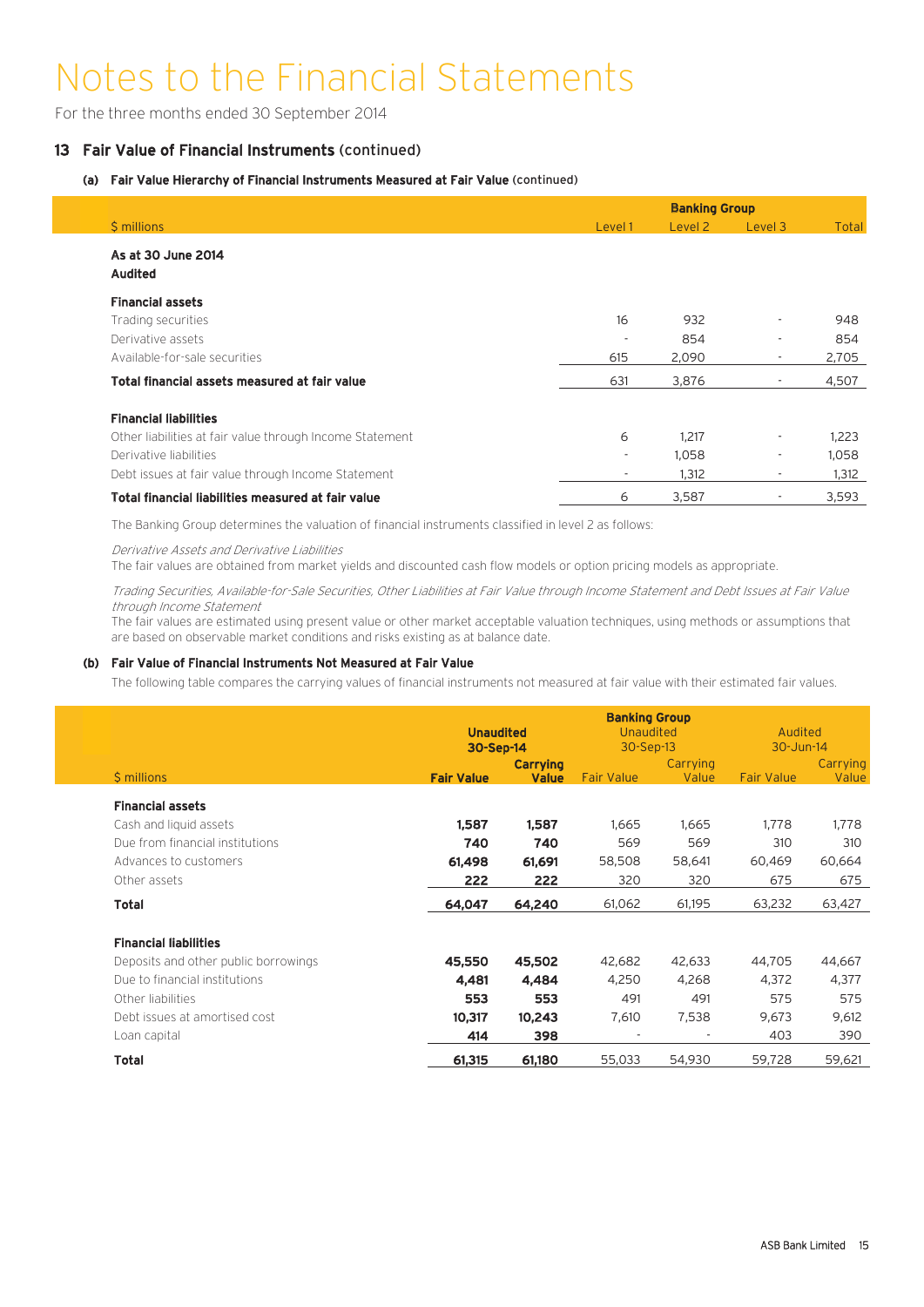For the three months ended 30 September 2014

# **14 Capital Adequacy**

**Unaudited**

The Banking Group is subject to regulation by the RBNZ. The RBNZ has set minimum regulatory capital requirements for New Zealand registered banks that are consistent with the internationally agreed framework developed by the Basel Committee on Banking Supervision, commonly known as Basel III. These requirements define what is acceptable as capital and provide for methods of measuring the risks incurred by the Banking Group.

The Banking Group must comply with RBNZ minimum capital adequacy ratios under the Bank's Conditions of Registration. These conditions of registration require capital adequacy ratios for the Banking Group to be calculated in accordance with the RBNZ document Capital Adequacy Framework (Internal Models Based Approach) (BS2B) dated July 2014. The Banking Group is accredited by the RBNZ to adopt the internal ratings based ("IRB") approach for calculating regulatory capital requirements.

During the reporting period the Banking Group complied with all of the RBNZ capital requirements to which it is subject.

| \$ millions<br>As at 30 September 2014                                                                                     | <b>Banking Group</b> |
|----------------------------------------------------------------------------------------------------------------------------|----------------------|
| Capital under Basel III IRB approach                                                                                       |                      |
|                                                                                                                            |                      |
| Tier one capital<br>Common equity tier one capital (before deductions)                                                     | 4,360                |
| Deductions from common equity tier one capital                                                                             | (341)                |
| Total common equity tier one capital                                                                                       | 4,019                |
| Additional tier one capital <sup>(1)</sup>                                                                                 | 440                  |
| <b>Total additional tier one capital</b>                                                                                   | 440                  |
| <b>Total tier one capital</b>                                                                                              | 4,459                |
| Tier two capital                                                                                                           |                      |
| Tier two capital                                                                                                           | 426                  |
| <b>Total tier two capital</b>                                                                                              | 426                  |
| <b>Total capital</b>                                                                                                       | 4,885                |
| <b>Capital requirements</b>                                                                                                |                      |
| Capital requirements for credit risk subject to the IRB approach by exposure class                                         |                      |
| Sovereign                                                                                                                  | 8                    |
| Bank                                                                                                                       | 84                   |
| Residential mortgages                                                                                                      | 1,175                |
| Other retail                                                                                                               | 238                  |
| Corporate - small and medium enterprises                                                                                   | 851                  |
| Other corporate<br>Total capital requirements for credit risk subject to the IRB approach by exposure class <sup>(2)</sup> | 74<br>2,430          |
|                                                                                                                            |                      |
| Capital requirements for other credit risk<br>Specialised lending subject to the slotting approach <sup>(2)</sup>          | 27                   |
| Exposures subject to the standardised approach <sup>(2)</sup>                                                              | 367                  |
| Credit valuation adjustment                                                                                                | 23                   |
| Total capital requirements for other credit risk                                                                           | 417                  |
| Total capital requirements for credit risk                                                                                 | 2,847                |
| <b>Capital requirements for other risks</b>                                                                                |                      |
| Operational risk                                                                                                           | 277                  |
| Market risk                                                                                                                | 145                  |
| Total capital requirements for other risks                                                                                 | 422                  |
| <b>Total capital requirement</b>                                                                                           | 3,269                |
| $\cdots$                                                                                                                   |                      |

(1) Perpetual fully paid-up non-cumulative preference shares are subject to phase-out from additional tier one capital in accordance with BS2B. The phase-out will take place over five years, with the percentage of the shares that qualify as additional tier one capital declining by 20% per calendar year, commencing 1 January 2014 and ending 1 January 2018.

(2) In accordance with the Bank's Conditions of Registration, a scalar of 1.06 has been applied to the risk-weighted exposures from which the capital requirements are derived.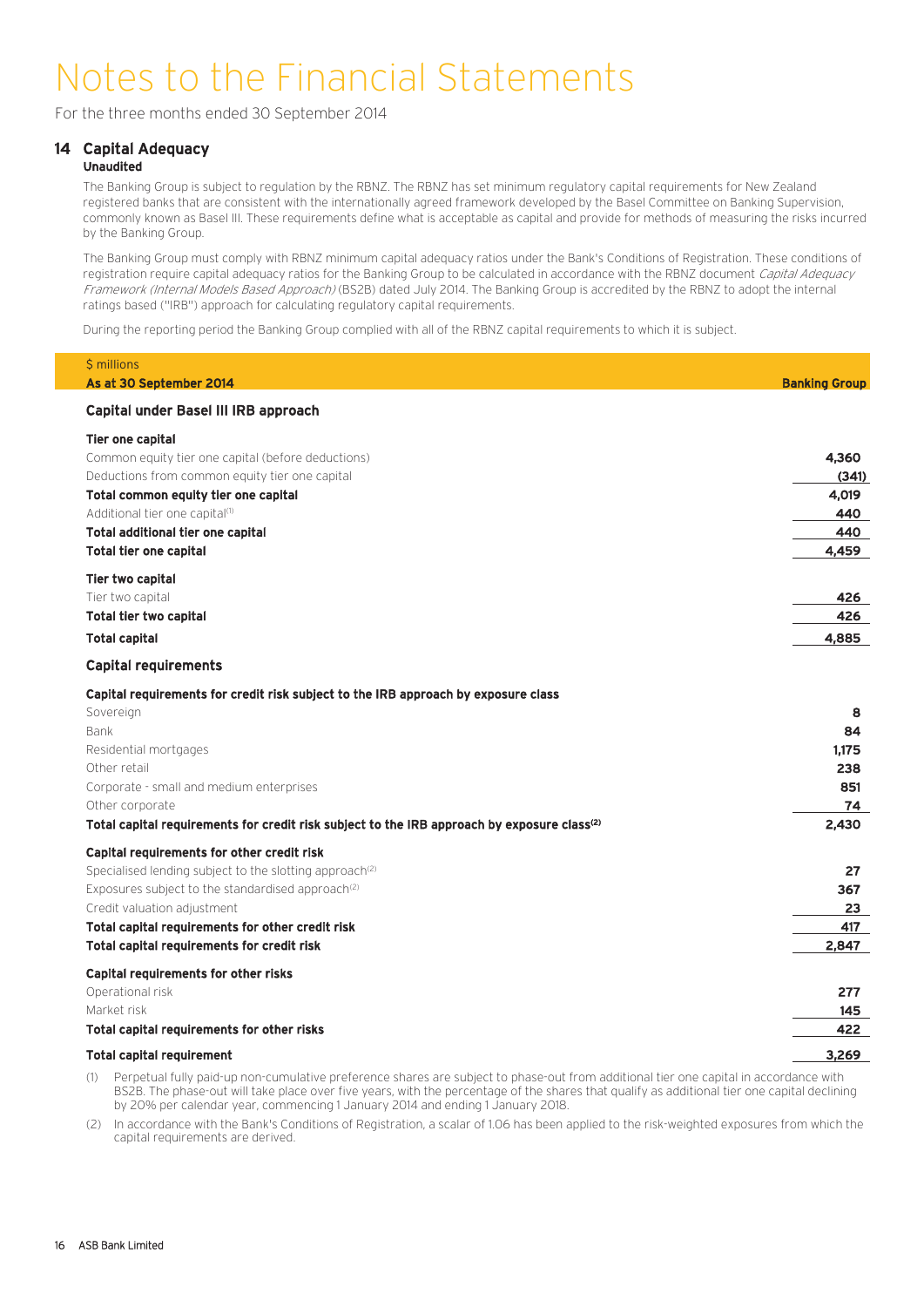For the three months ended 30 September 2014

### **14 Capital Adequacy (continued) Unaudited**

|                                      |                | <b>Banking Group</b>                                 |
|--------------------------------------|----------------|------------------------------------------------------|
| As at 30 September 2014              | <b>Capital</b> | <b>Minimum</b><br>Ratio<br><b>Ratios Requirement</b> |
| Common equity tier one capital ratio | 9.8%           | 4.5%                                                 |
| Tier one capital ratio               | 10.9%          | $6.0\%$                                              |
| Total capital ratio                  | 12.0%          | 8.0%                                                 |
| Buffer ratio <sup>(1)</sup>          | 4.0%           | 2.5%                                                 |
|                                      |                |                                                      |

# **Capital Structure**

### **Available-for-Sale Reserve**

The available-for-sale reserve includes the cumulative net change in the fair value of available-for-sale financial assets until the investment is derecognised or impaired.

#### **Asset Revaluation Reserve**

The asset revaluation reserve relates to revaluation gains on land and buildings carried at valuation, except that to the extent that the gain reverses a revaluation loss on the same asset previously in the Income Statement, the gain is recognised in the Income Satement.

#### **Foreign Currency Translation Reserve**

The foreign currency translation reserve comprises exchange differences arising on translation of foreign currency assets and liabilities of an overseas subsidiary.

Effective 1 January 2014, the Bank became subject to a minimum capital conservation buffer of 2.5% of risk-weighted exposures. This imposes constraints on the Bank's ability to distribute earnings should the buffer ratio fall below the minimum.

| \$ millions                                              |        |       | <b>Banking Group</b>          |       |            |              |
|----------------------------------------------------------|--------|-------|-------------------------------|-------|------------|--------------|
| <b>LVR Range</b>                                         | 0%-60% |       | 60.1%-70% 70.1%-80% 80.1%-90% |       | 90.1%-100% | <b>Total</b> |
| Residential mortgages by loan-to-valuation ratio ("LVR") |        |       |                               |       |            |              |
| On balance sheet exposures                               | 11,240 | 7.707 | 14,612                        | 5,692 | 2,863      | 42.114       |
| Off balance sheet exposures                              | 2,587  | 1.225 | 1.836                         | 290   | 318        | 6,256        |
| <b>Total value of exposures</b>                          | 13,827 | 8,932 | 16.448                        | 5,982 | 3.181      | 48,370       |
| Expressed as a percentage of total exposures             | 28.5%  | 18.5% | 34.0%                         | 12.4% | 6.6%       | 100.0%       |

Exposures included in the LVR calculation are residential mortgages subject to the IRB approach, including commitments to lend. The valuation used in the calculation of each LVR is based on the valuation of the associated residential property at the date of loan origination. On balance sheet and off balance sheet exposures for which no LVR information is available are included in the greater than 90% range.

#### **Capital for Other Material Risks**

The Banking Group has an internal capital adequacy assessment process ("ICAAP") which complies with the requirements set out in the RBNZ document Guidelines on a Bank's Internal Capital Adequacy Assessment Process ("ICAAP") (BS12) in accordance with the Bank's Conditions of Registration. The Board of Directors is responsible for ensuring that the Banking Group has adequate overall capital in relation to its risk profile.

The Banking Group's ICAAP is a documented process that describes not only the risk appetite and tolerances of the Banking Group, but also the levels of capital held against these risks, including credit, market, operational, strategic, and fixed asset risks. As at 30 September 2014, the Banking Group held actual capital at significant levels above the regulatory capital requirements (refer to Basel III capital ratios above).

As at 30 September 2014, internal capital allocations of \$304 million had been made for other material risks including strategic risk and fixed asset risk.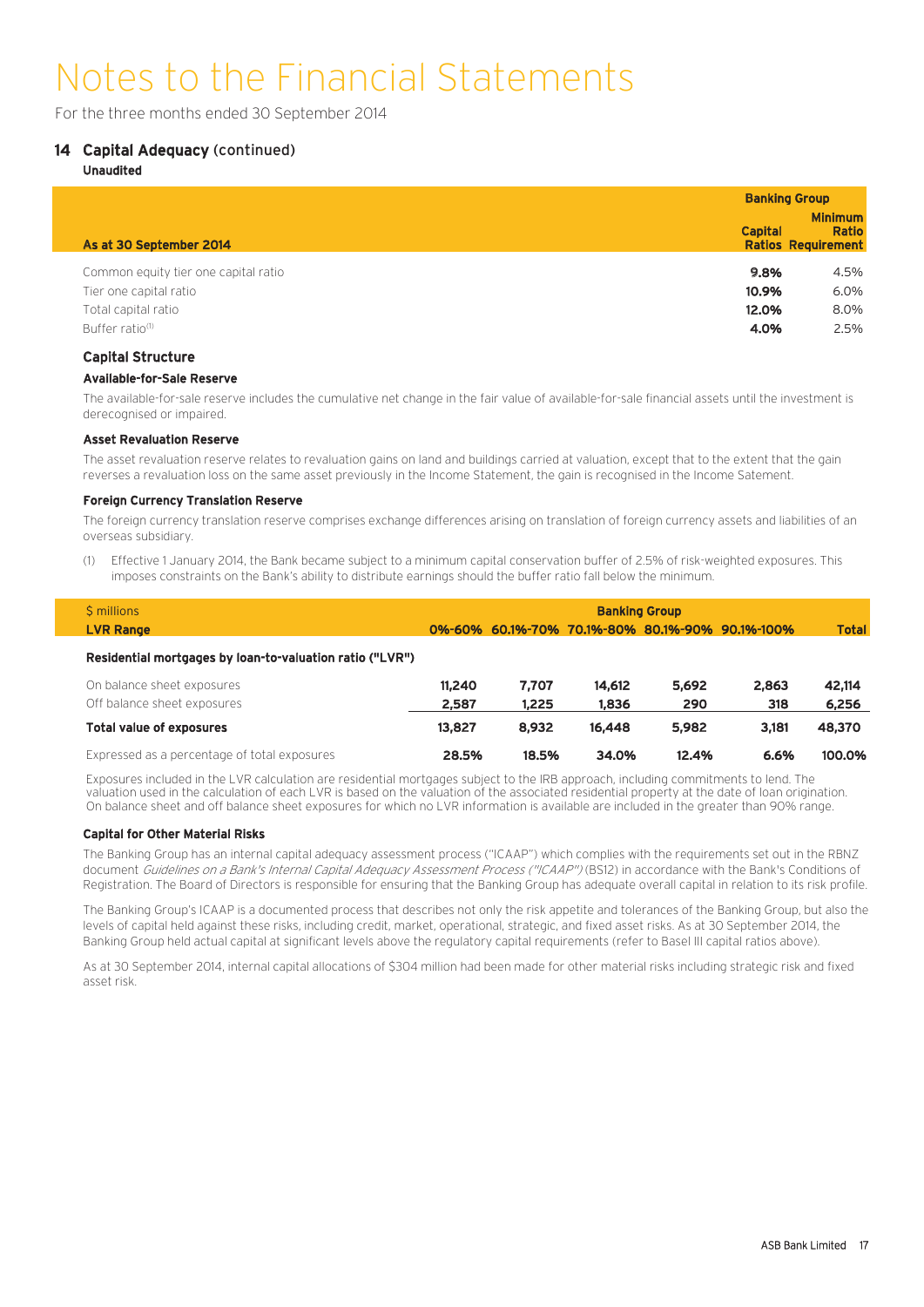For the three months ended 30 September 2014

### **15 Insurance Business, Marketing and Distribution of Insurance Products**

The Banking Group does not conduct any insurance business. However, general and life insurance products are marketed through the Bank's retail network. The life insurance products are underwritten by Sovereign Assurance Company Limited, a wholly owned subsidiary of ASB Group (Life) Limited.

### **16 Changes in the Composition of the Banking Group during the Reporting Period**

There were no changes to the composition of the Banking Group during the reporting period. ASB Smart Cards Limited (a subsidiary of the Bank) was removed from the New Zealand Companies Register on 20 October 2014. This removal had no impact on the consolidated financial statements of the Banking Group.

### **17 Financial Reporting by Operating Segments**

**Unaudited**

|                                                                                                                                        |                                     |                                                       | <b>Banking Group</b>                  |                            |                  |
|----------------------------------------------------------------------------------------------------------------------------------------|-------------------------------------|-------------------------------------------------------|---------------------------------------|----------------------------|------------------|
| \$ millions                                                                                                                            | <b>Retail and</b><br><b>Banking</b> | Corporate,<br><b>Business Commercial</b><br>and Rural | <b>Wealth and</b><br><b>Insurance</b> | <b>Other</b>               | <b>Total</b>     |
| <b>Income Statement</b><br>For the three months ended 30 September 2014                                                                |                                     |                                                       |                                       |                            |                  |
| Net interest earnings<br>Other income/(expense)                                                                                        | 270<br>56                           | 135<br>24                                             | 3<br>36                               | 12 <sup>2</sup><br>(14)    | 420<br>102       |
| Total operating income/(expense)                                                                                                       | 326                                 | 159                                                   | 39                                    | (2)                        | 522              |
| Impairment losses on advances<br>Segment operating expenses (excluding impairment losses)<br>Segment net profit/(loss) before taxation | 13<br>114<br>199                    | 3<br>56<br>100                                        | $\blacksquare$<br>21<br>18            | $\blacksquare$<br>5<br>(7) | 16<br>196<br>310 |
| Taxation                                                                                                                               | 55                                  | 28                                                    | 5                                     | (1)                        | 87               |
| Segment net profit/(loss) after taxation                                                                                               | 144                                 | 72                                                    | 13                                    | (6)                        | 223              |
| <b>Balance Sheet</b><br>As at 30 September 2014                                                                                        |                                     |                                                       |                                       |                            |                  |
| Total assets                                                                                                                           | 42,617                              | 21,679                                                | 163                                   | 5,235                      | 69,694           |
| <b>Total liabilities</b>                                                                                                               | 31,128                              | 12,554                                                | 256                                   | 20,820                     | 64,758           |
|                                                                                                                                        |                                     |                                                       |                                       |                            |                  |
|                                                                                                                                        |                                     |                                                       | <b>Banking Group</b>                  |                            |                  |
| \$ millions                                                                                                                            | <b>Retail and</b><br><b>Banking</b> | Corporate,<br><b>Business Commercial</b><br>and Rural | <b>Wealth and</b><br><b>Insurance</b> | <b>Other</b>               | <b>Total</b>     |
| <b>Income Statement</b><br>For the three months ended 30 September 2013                                                                |                                     |                                                       |                                       |                            |                  |
| Net interest earnings                                                                                                                  | 257                                 | 110                                                   | 3                                     | 10                         | 380              |
| Other income/(expense)                                                                                                                 | 54                                  | 27                                                    | 32                                    | (8)                        | 105              |
| Total operating income                                                                                                                 | 311                                 | 137                                                   | 35                                    | $\overline{c}$             | 485              |
| Impairment losses on advances                                                                                                          | $\overline{c}$                      | 9                                                     | $\overline{a}$                        | $\overline{a}$             | 11               |
| Segment operating expenses (excluding impairment losses)                                                                               | 111                                 | 54                                                    | 22                                    | 4                          | 191              |
| Segment net profit/(loss) before taxation                                                                                              | 198                                 | 74                                                    | 13                                    | (2)                        | 283              |
| Taxation                                                                                                                               | 55                                  | 20                                                    | 3                                     | $\mathbf{1}$               | 79               |
| Segment net profit/(loss) after taxation                                                                                               | 143                                 | 54                                                    | 10                                    | (3)                        | 204              |
| <b>Balance Sheet</b><br>As at 30 September 2013                                                                                        |                                     |                                                       |                                       |                            |                  |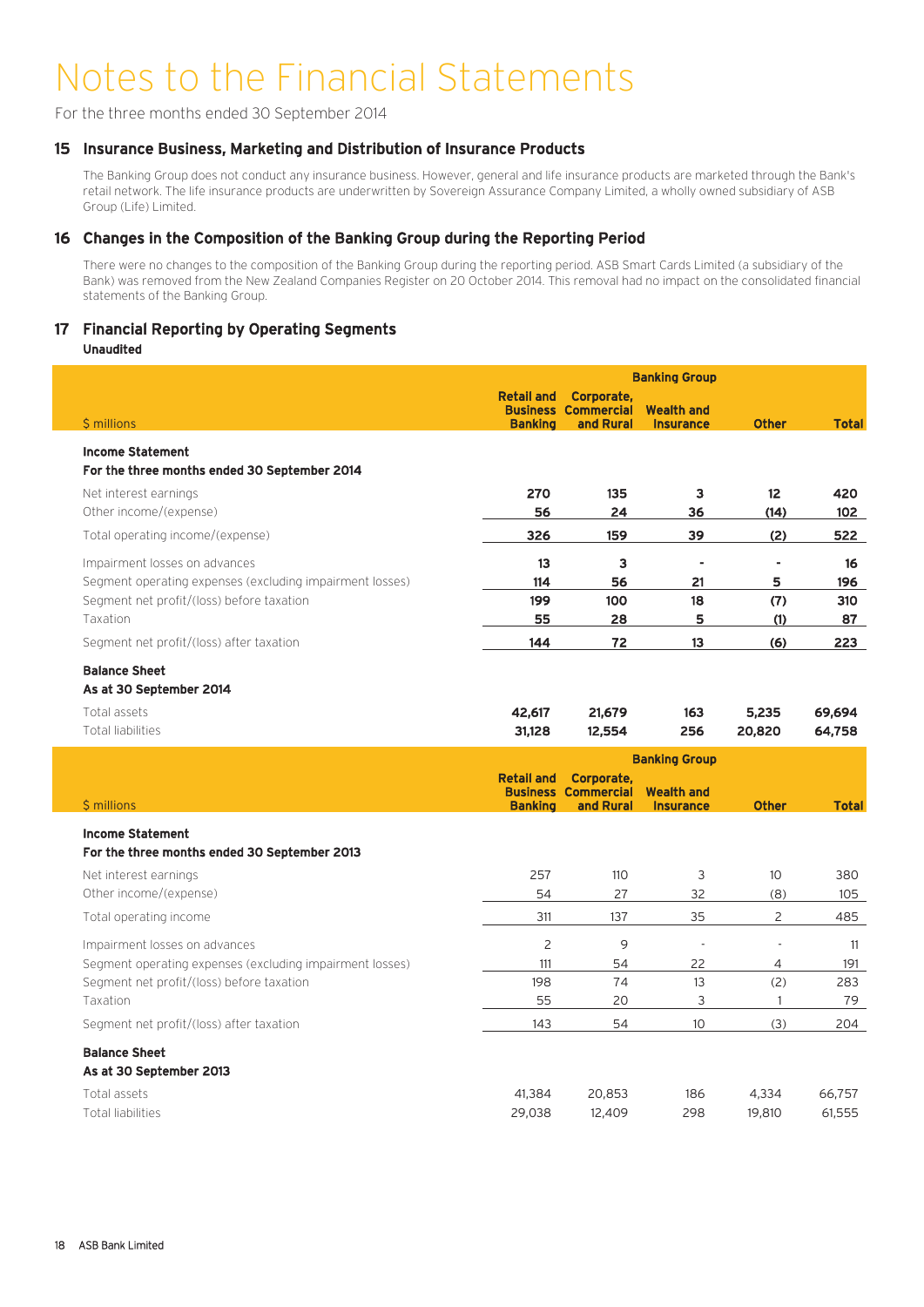For the three months ended 30 September 2014

### **17 Financial Reporting by Operating Segments (continued)**

| <b>Retail and Business Banking:</b>     | The Retail and Business Banking segment provides services to private individuals and small business<br>customers. In addition, net income is attributed to this segment for the distribution of wealth<br>management products through the retail distribution network. |
|-----------------------------------------|------------------------------------------------------------------------------------------------------------------------------------------------------------------------------------------------------------------------------------------------------------------------|
| <b>Corporate, Commercial and Rural:</b> | The Corporate, Commercial and Rural segment provides services to corporate, commercial and rural<br>customers. It also comprises the Bank's financial markets activities, including financial instruments<br>trading and sales of financial instruments to customers.  |
| Wealth and Insurance:                   | The Wealth and Insurance segment provides securities, investment and insurance services to<br>customers.                                                                                                                                                               |

#### **Other primarily includes:**

- business units that do not meet the definition of operating segments under NZ IFRS 8 Operating Segments, including the Bank's Treasury function and other functions that supply strategic support and services to the segments;
- elimination entries on consolidation of the results, assets and liabilities of the Banking Group's controlled entities in the preparation of the consolidated financial statements of the Banking Group; and
- results of certain business units excluded for management reporting purposes, but included within the consolidated financial statements of the Banking Group for statutory reporting purposes. This includes a portion of the former Institutional Banking and Markets segment which has been allocated to CBA as a consequence of disestablishing ASB Institutional (an unincorporated joint venture between the Bank and CBA). The remaining portion of the Institutional Banking and Markets segment has been merged with the Commercial and Rural Banking segment to form the Corporate, Commercial and Rural segment.

Operating income in each segment includes transfer pricing adjustments to reflect inter-segment funding arrangements. Inter-segment pricing is determined on an arm's length basis. Inter-segment transactions are eliminated for the purposes of reporting the consolidated Banking Group's results and are included in the Other segment.

The Banking Group operates predominantly in the banking industry within New Zealand. The Banking Group has very limited exposure to risks associated with operating in different economic environments or political conditions in other countries. On this basis no geographical segment information is provided.

### **18 Events after the Reporting Period**

On 29 October 2014 the Directors resolved to pay perpetual preference dividends of \$4 million, being 0.81 cents per share, on 17 November 2014.

There were no other events subsequent to the reporting period which would materially affect the financial statements.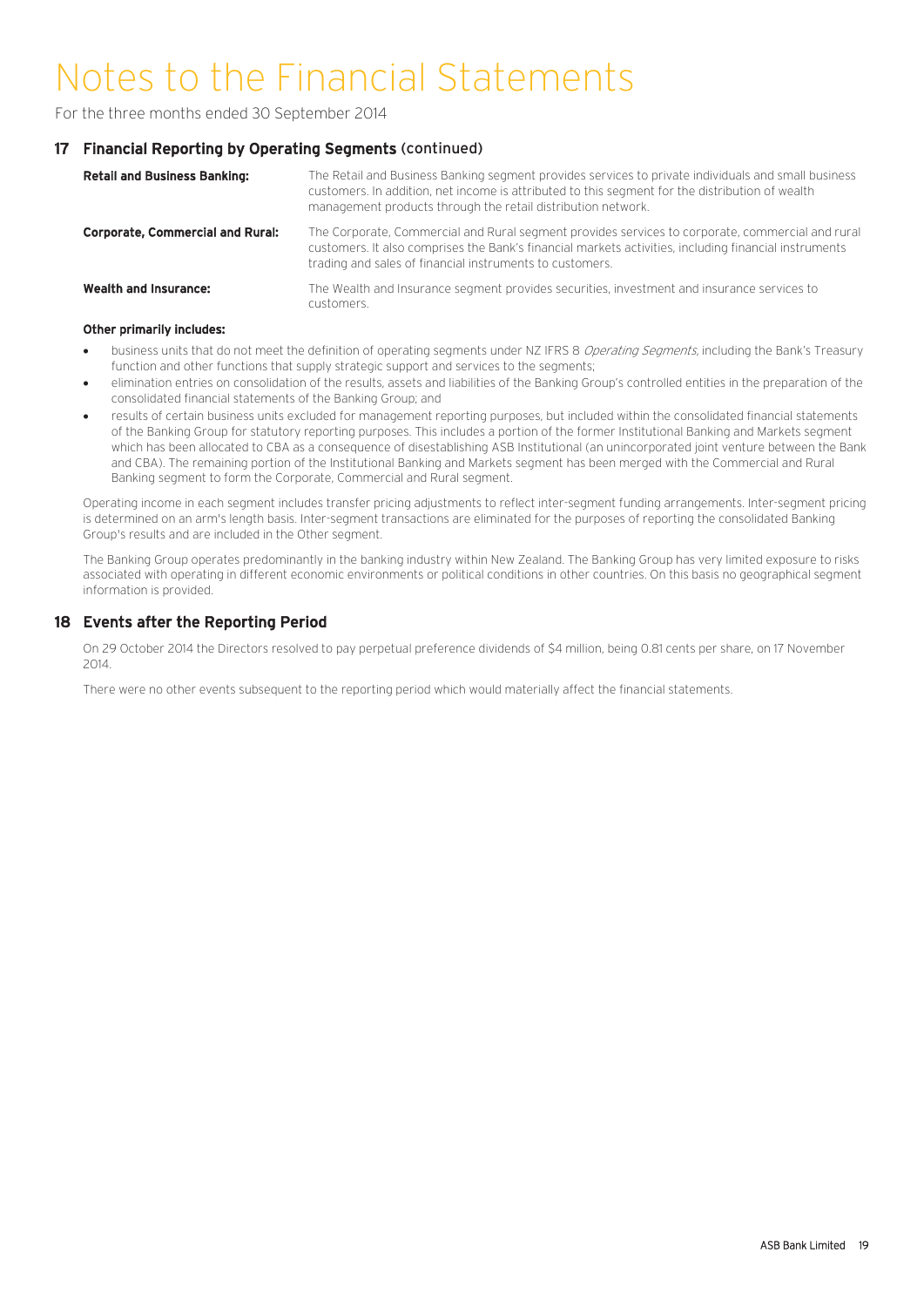# Directors' Statement

### **After due enquiry by the Directors, it is each Director's opinion that for the three months ended 30 September 2014:**

- the Bank complied with the Conditions of Registration imposed by the Reserve Bank of New Zealand under section 74 of the Reserve Bank of New Zealand Act 1989;
- credit exposures to connected persons were not contrary to the interests of the Banking Group; and
- the Bank had systems in place to adequately monitor and control the Banking Group's credit risk, concentration of credit risk, interest rate risk, currency risk, equity risk, liquidity risk, operational risk and other material business risks and that those systems are being properly applied.

#### **After due enquiry by the Directors, it is each Director's opinion that as at the date of this Disclosure Statement:**

- the Disclosure Statement contains all the information required by the Registered Bank Disclosure Statements (New Zealand Incorporated Registered Banks) Order 2014 (as amended); and
- the Disclosure Statement is not false or misleading.

#### **The Disclosure Statement is signed by or on behalf of all the Directors.**

G.R. Walker

G.R. Walker S.R.S. Blair B.J. Chapman S.R.S. Blair B.J. Chapman B.J. Chapman B.J. Chapman B.J. Chapman B.J. Chapman

M.B. Coomer **J.P. Hartley** J.L. Freeman J.L. Freeman J.P. Hartley

C.M. McDowell G.R. Walker<br>
M.B. Coomer<br>
M.B. Coomer<br>
J.L. Freeman<br>
J.L. Freeman<br>
C.M. McDowell

5 November 2014